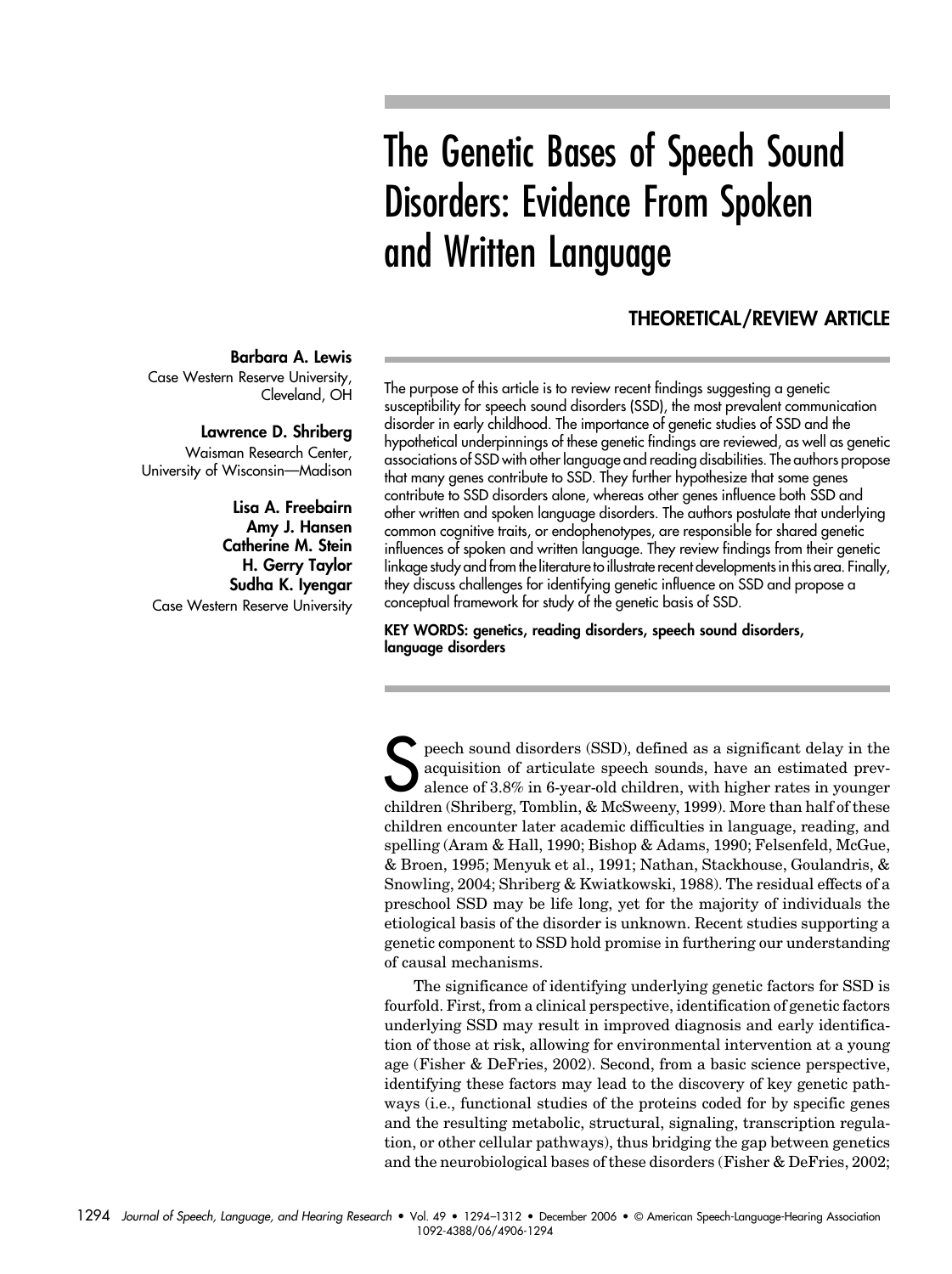Fisher, Lai, & Monaco, 2003). Third, from a nosology perspective, examining and identifying common genetic factors associated with SSD, language impairment (LI), and reading disorders (RD) may assist in the development of meaningful diagnostic categories based on shared underlying deficits, such as impaired phonological representations (Raitano, Pennington, Tunick, Boada, & Shriberg, 2004; Tunick & Pennington, 2002). Finally, from an evolutionary viewpoint, genetic studies of speech and language disorders may provide insight into the evolution of the human capacity for speech and language (Fisher, 2005; Fisher et al., 2003).

The goals of this article are to present evidence for genetic transmission of SSD, to review results from recent genetic findings of SSD, and to discuss possible shared genetic etiologies for SSD, LI, and RD. First, findings from genetic studies of SSD will be presented, exemplifying various genetic methodologies. Research on genetics of LI and RD will be reviewed, and genetic overlap with SSD discussed. Finally, findings will be summarized and future directions discussed. See the Appendix for definition of common genetic terms.

## Genetic Studies of SSD Prevalence and Comorbidity

The prevalence of SSD in 6-year-old children was reported by Shriberg et al. (1999) as 3.8%, with rates of 4.5% for boys and 3.1% for girls. Rates for younger children are much higher, with some studies reporting rates of 15.6% in 3-year-old children (Campbell et al., 2003; Shriberg et al., 1999). The percentage of children with SSD who also have LI has been estimated at 6%–21% for children with receptive language disorders, and 38% to 62% for children with expressive language disorders (Shriberg & Austin, 1998). Thus, comorbid expressive disorder is two to three times more common in SSD than comorbid receptive disorder. A recent study by Blood, Ridenour, Qualls, and Hammer (2003) suggested that SSD may also be significantly comorbid with stuttering. These investigators surveyed speech-language pathologists who work with children who stutter. Information was provided for 2,628 children. The speechlanguage pathologists reported that 33.5% of the children had comorbid articulation disorders and 12.7% had comorbid phonology disorders.

#### Familial Aggregation Studies

The study of the genetic bases of spoken and written language began with behavioral genetic methods that utilized statistical techniques for determining familial aggregation of traits, and then progressed to more sophisticated molecular genetic methods. Early studies of SSD, LI, and RD sought to establish that the disorder clustered in some families (Pennington, 1997). These familial aggregation studies demonstrated that the prevalence of a disorder within a family of a proband (the index case from whom other family members are identified) was greater than the prevalence of the disorder in the population as a whole.

Several studies have specifically focused on children with SSD. An early study by Morley (1967) reported a history of SSD in first-degree relatives in 6 out of 12 families in which the proband child had apraxia of speech. Studies of the familial aggregation of SSD have reported a higher percentage of family members affected by speech and language disorders in families of children with SSD than in control families (Felsenfeld et al., 1995; Lewis, Ekelman, & Aram, 1989). Approximately 26% of nuclear family members and 13.6% of extended family members were affected in a cohort of children with SSD, as described by Lewis (1992). Brothers showed higher affection rates (40.9%) than sisters (19.4%), with mothers (18.2%) and fathers (18.3%) almost equally affected. A subsequent segregation analysis supported familial transmission of SSD but was unable to distinguish between major gene and multifactorial transmission models (Lewis, Cox, & Byard, 1993).

#### Twin Studies

Family studies cannot separate genetic influences from effects of shared or nonshared environmental factors. Family aggregation studies of SSD were followed by twin studies that examined the concordance for the disorder in monozygotic (MZ) twins and dizygotic (DZ) twins. If concordance rates are higher for MZ than DZ twins, a genetic component to the disorder is implied as MZ twins are identical genetically whereas DZ twins share on average 50% of segregating genes.

An early twin study of articulation skills was conducted by Matheny and Bruggemann (1973). They studied 101 same-sex twins, 22 opposite-sex twins, and 94 siblings between the ages of 3 and 8 years. The Templin–Darley Screening Test of Articulation was administered to each child. The following correlations between twins were found: .84 for identical boys, .56 for fraternal boys, .90 for identical girls, and .83 for fraternal girls. These differences in the MZ–DZ correlations suggested a strong genetic influence on articulation for at least the boys.

Bishop, North, and Donlan (1995) examined 63 MZ and 27 DZ twin pairs, some of whom had isolated SSD and some of whom had a combination of an SSD and receptive and/or expressive LI. They found higher concordance for MZ (boys = .92; girls = 1.0) than  $\overline{DZ}$  (boys = .62; girls = .56) twins, but were not able to examine subtype differences in concordance rates because of small sample size.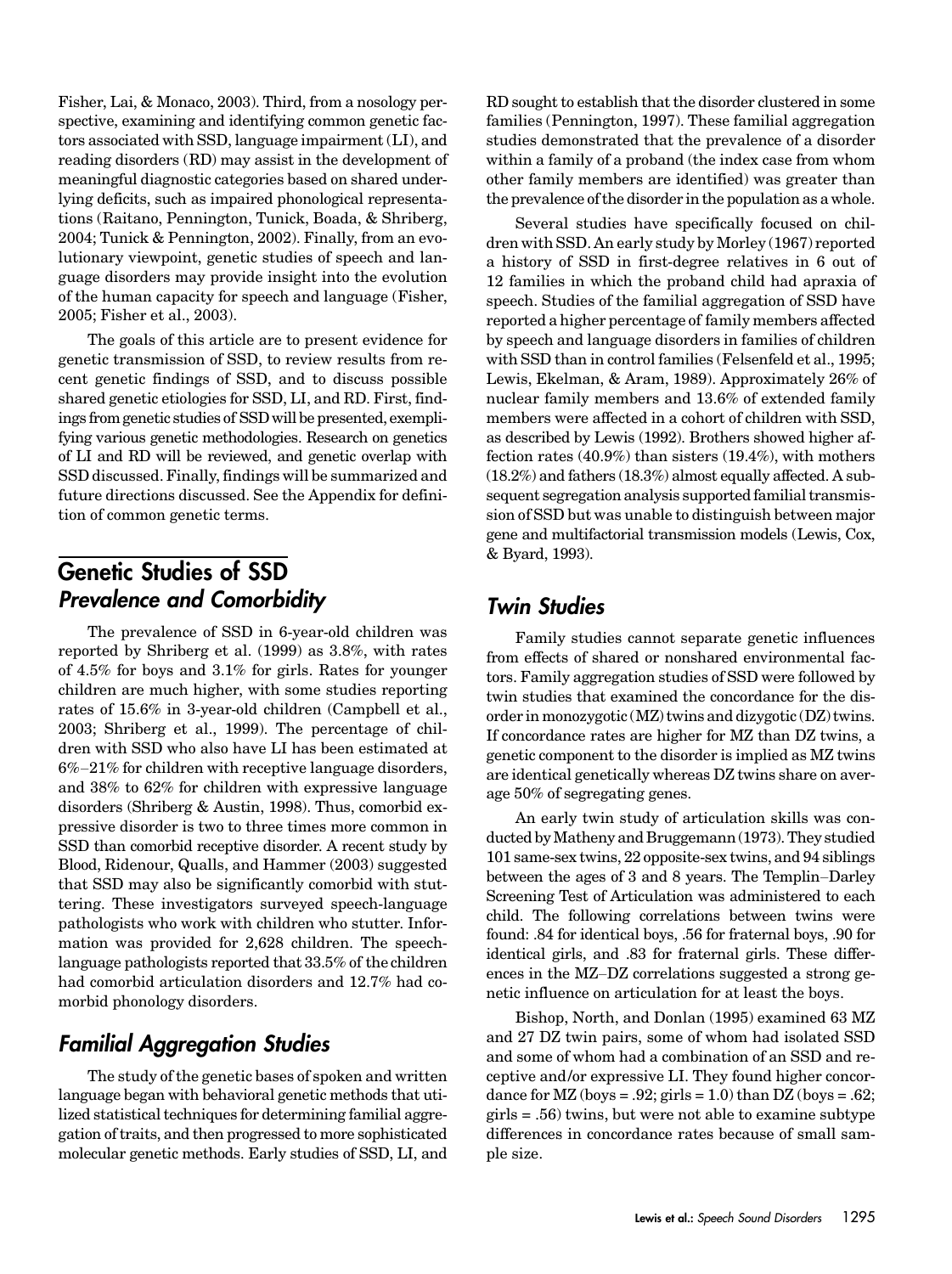A twin study that examined twin pairs for SSD has also reported significantly higher concordance rates for SSD in MZ (.95) than in DZ (.22) twins (Lewis & Thompson, 1992). Another twin study conducted by Bishop (2002) demonstrated high rates of heritability for SSD  $(h^2 = 0.97)$  and common genetic influences for motor impairment and SSD  $(h^2 = 0.71)$ . However, twin studies using contemporary speech analysis procedures have not been carried out to examine MZ–DZ twin pair differences in type of speech sound error, phonological processing abilities, other comorbid disorders, or developmental trajectories for speech sound development. Such studies may be more informative than investigations of concordance rates for the binary trait of SSD.

#### Molecular Genetic Studies

Although familial clustering or aggregation studies can establish that a trait or disease clusters in families, the explanation for the excess clustering can only be established after testing specific hypotheses, whether a trait is genetic or environmental. Molecular genetic studies, which examine the DNA of individual family members, seek to identify regions of a chromosome that harbor potential genes that influence susceptibility for SSD. Genes and environment together confer susceptibility to the development of a disorder (Gottesman & Gould, 2003). That is, a specific variant (allele) of a gene in combination with the environment may predispose an individual to SSD. Genes direct the synthesis of proteins that may in turn influence neural development, maturation, or functioning, thus affecting cognitive processes associated with speech and language. For example, recently two genes have been associated with dyslexia: the ROBO1 gene (Hannula-Jouppi et al., 2005) and the DCDC2 gene (Schumacher et al., 2005). Both of these genes influence axonal and neural migration. The alleles of these genes that disrupt neural development may predispose an individual to RD.

Common research designs in molecular genetic studies of spoken and written language include linkage, association, and mutation analyses. Linkage analysis evaluates how markers (pieces of DNA that can be assayed at the molecular level and followed through families) and phenotypes based on family data are jointly inherited at various locations in the genome. Some recent reviews of linkage methods are described in Fisher and DeFries (2002) and Schaid, Olson, Gauderman, and Elston (2003). The phenotype may be binary, as in the presence or absence of disease, or continuous; the genes influencing the latter are referred to as quantitative trait loci (QTLs). Linkage designs use coinheritance of the trait in many family members, examining both affected and unaffected individuals, along with their corresponding DNA to localize a gene (or genes) to a general area on a specific chromosome. Initially, this area is often broad in width and additional studies (called "fine mapping") need to be conducted to home in on the actual gene, as a segment of a chromosome can house many hundreds of genes. Linkage studies can be limited to a portion of a chromosome, an entire chromosome, or the entire genome that consists of 22 autosomes and the sex chromosomes.

In contrast to linkage studies, association studies use information on shared ancestral inheritance going back more than a few generations; both case-control (without families) and family-based designs are possible. This design more directly tests if the variant under examination is the causative variant or is in very close proximity to the actual causative variant. The major difference between linkage and association is that linkage seeks to localize the potential genes to millions of base pairs of DNA, whereas association studies seek to localize the genetic signal to thousands of base pairs. Where linkage analysis assesses the coinheritance of trait and marker loci within families, association analysis evaluates the nonindependence of specific trait and marker alleles across families or unrelated individuals. Association studies are usually done when candidate genes are known. Linkage studies are performed when there is no a priori hypothesis regarding the location of candidate genes. Association studies examine a smaller region of the chromosome than do linkage studies. Another limitation of association studies may be problems with population stratification. Both linkage and association analyses may interrogate specific chromosomal regions or genes, or may search the entire genome without a priori assumptions about disease pathobiology. This latter approach is referred to as a genome scan. Studies may then be undertaken to identify the responsible gene(s).

Few studies have examined the genetic basis of speech problems. Molecular genetic studies of SLI and dyslexia have typically failed to distinguish individuals with comorbid SSD from those with only SLI or dyslexia. Table 1 provides a summary of molecular genetic studies of SSD, LI, and RD and the linkages associated with these disorders. As evident in this summary, some measures such as nonword repetition tasks have been used in studies of each of the three disorders, suggesting overlap among the disorders. Although the genetic basis of SSD has received little research attention, candidate chromosome regions for this disorder are suggested by studies of LI and RD. As reviewed next, several collaborative research groups have recently begun to focus on the molecular basis of SSD.

Investigations of the KE family provide an excellent example of research that progressed from familial aggregation studies to molecular genetic studies and ultimately to neurological studies and amousemodel.Hurst, Baraitser, Auger, Graham, and Norell (1990) described an unusual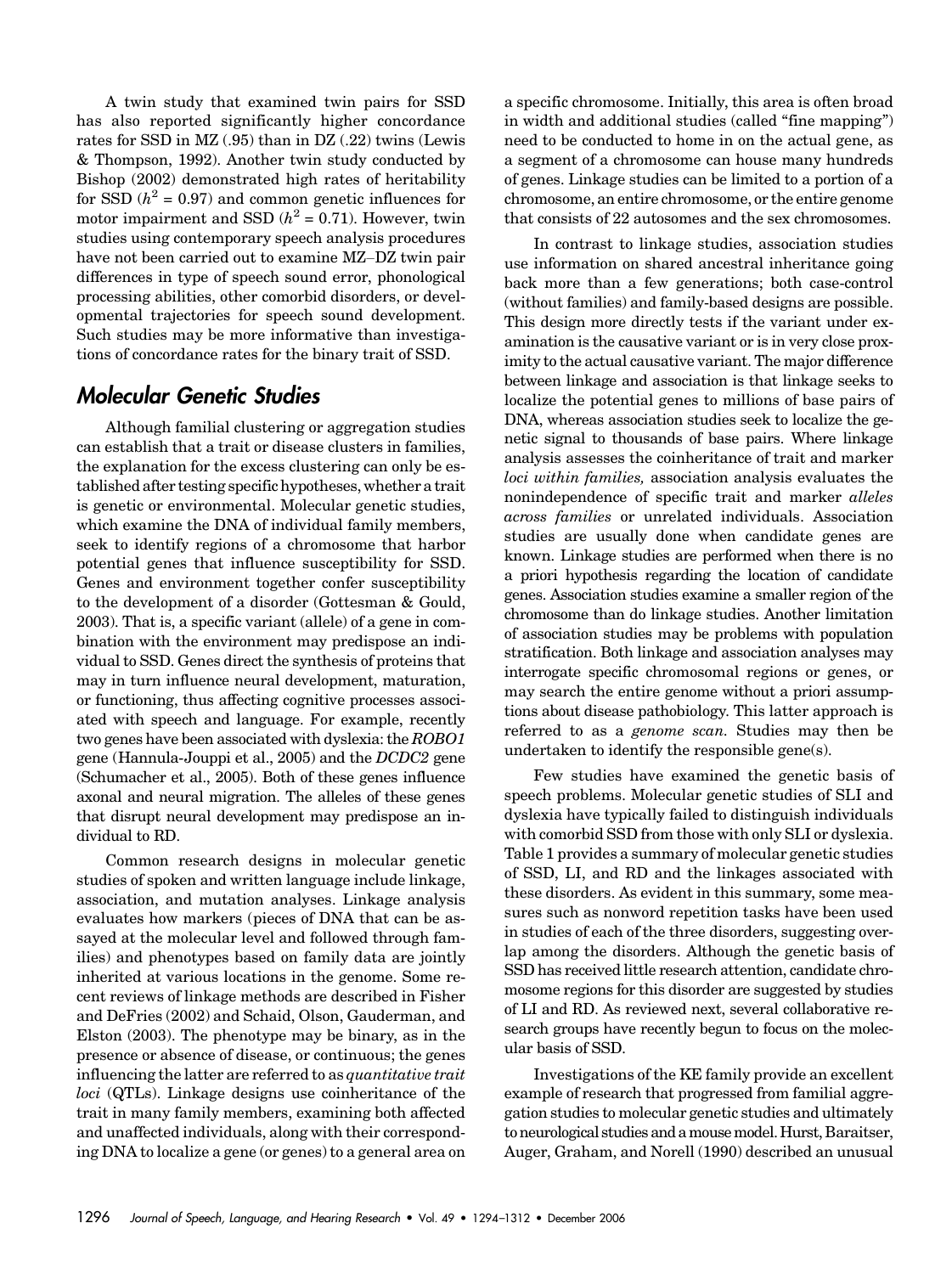| Chromosome | <b>Region (markers)</b>                               | <b>Authors</b>                                                         | Sample size                             | Phenotypes<br>showing linkage                                                                                         | <b>Measures</b><br>showing linkage                                                                                                          |
|------------|-------------------------------------------------------|------------------------------------------------------------------------|-----------------------------------------|-----------------------------------------------------------------------------------------------------------------------|---------------------------------------------------------------------------------------------------------------------------------------------|
| 1          | 1p34-36<br>1p (D1S253-D1S436)<br>(D1S199-D1S478)      | Rabin et al., 1993 9 families<br>Grigorenko et al., 8 families<br>2001 |                                         | Dyslexia<br>Phonemic awareness,<br>phonological decoding,<br>rapid naming, single-<br>word reading, and<br>vocabulary | Wechsler and<br>Peabody Tests                                                                                                               |
|            | 1p34-p36                                              | Tzenova et al.,<br>2004                                                | 100 families                            | Spelling, phonological<br>coding                                                                                      | Woodcock Reading<br>Mastery Tests; Wide-Range<br><b>Achievement Test</b>                                                                    |
| 2          | 2p12-16<br>(D2S337-D2S286)                            | Francks et al.,<br>2002                                                | 119 families                            | Dyslexia                                                                                                              | Colorado Learning<br><b>Disability Test Battery</b>                                                                                         |
|            | 2p15-16                                               | Fagerheim et al.,<br>1999                                              | 1 large extended<br>family              | Dyslexia                                                                                                              |                                                                                                                                             |
|            | 2p11 (DYX3)                                           | Kaminen et al.,<br>2003                                                | 11 families                             | Dyslexia                                                                                                              | Finnish Reading and<br><b>Spelling Tests</b>                                                                                                |
|            | 2p11 (D2S2216)                                        | Peyrard-Janvid<br>et al., 2004                                         | 11 families                             | Dyslexia                                                                                                              | Finnish Reading and<br><b>Spelling Tests</b>                                                                                                |
| 3          | 3p12-13                                               | Nopola-Hemmi<br>et al., 2001                                           | 1 large extended<br>family              | Phonological awareness,<br>rapid naming,<br>and dyslexia                                                              | Finnish Reading and Writing<br>Test; Neuropsychological<br><b>Test Battery</b>                                                              |
|            | (D3S2465, D3S3716,<br>and D3S1595)                    | Stein et al., 2004 77 families                                         |                                         | Phonological memory,<br>single-word decoding                                                                          | Multisyllabic Word Repetition;<br>Nonsense Word Repetition;<br>and Woodcock Reading<br><b>Mastery Tests</b>                                 |
| 6          | 6p21.3 (D6S105)                                       | Cardon et al.,<br>1994, 1995                                           | 19 extended families,<br>46 twin pairs  | Reading disability                                                                                                    | Peabody Individual Achievement Test;<br>Wechsler Intelligence<br>Scale for Children                                                         |
|            | 6p22.3-21.3<br>(D6S109-D6S306)                        | 1997                                                                   | Grigorenko et al., 6 extended families  | Phoneme awareness,<br>phonological decoding,<br>rapid naming, and single-<br>word reading                             | Woodcock Johnson<br>Psychoeducational<br>Battery-III; Peabody<br>Picture Vocabulary Test;<br>and Wide-Range Achievement Test                |
|            | 6p21.3<br>(D6S464-D6S273)                             | Grigorenko et al., 8 extended<br>2000                                  | families                                | Single-word reading,<br>vocabulary, and spelling                                                                      | Woodcock Johnson<br>Psychoeducational<br>Battery-III; Peabody<br>Picture Vocabulary<br>Test; and Wide-Range<br>Achievement Test             |
|            | 6p23-p21<br>(D6276-D6S105)                            | Gayan et al., 199979 families                                          | (126 sib pairs)                         | Phoneme awareness,<br>phonological decoding,<br>and orthographic choice                                               | Wechsler Intelligence Scale<br>for Children; PIAT; Olson's<br><b>Experimental Measures</b>                                                  |
|            | 6p21.3 (D6276,<br>D6S105)                             |                                                                        | Fisher et al., 1999 82 nuclear families | Phonological decoding,<br>orthographic coding                                                                         |                                                                                                                                             |
|            | 6q11.2-q12 (D6S254,<br>D6S965, D6S280,<br>and D6S251) | Petryshen et al.,<br>2001                                              | 96 families                             | Phonological awareness<br>phonological coding,<br>and spelling                                                        | Woodcock Johnson<br>Psychoeducational<br>Battery-III; Rapid Auditory<br>Naming Task; and WRAT                                               |
|            | 6p21.3<br>6p21.3-22 (D6S461)                          | Kaplan et al., 2002 104 families                                       | Smith et al., 1991 19 extended families | Dyslexia<br>Reading language,<br>orthographic choice                                                                  | Wechsler Intelligence Scale for<br>Children; PIAT orthographic<br>choice; homonym choice;<br>phoneme transposition;<br>and phoneme deletion |

Table 1. Summary of linkage studies of dyslexia, SLI, and SSD phenotypes.

(Continued on the following page)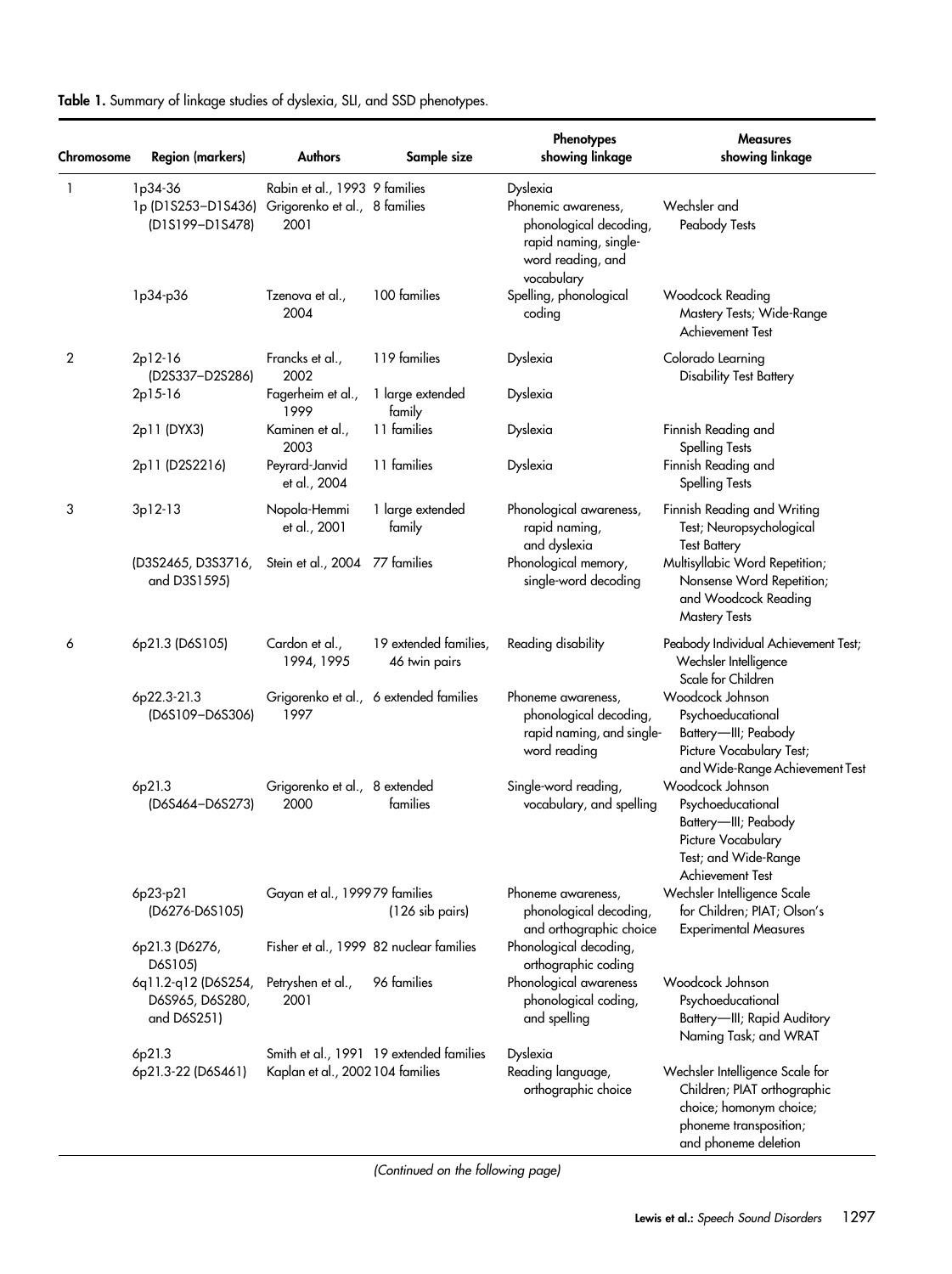| Chromosome | <b>Region (markers)</b>                          | <b>Authors</b>                                                                           | Sample size                                                                             | <b>Phenotypes</b><br>showing linkage                                                            | <b>Measures</b><br>showing linkage                                                                                                      |
|------------|--------------------------------------------------|------------------------------------------------------------------------------------------|-----------------------------------------------------------------------------------------|-------------------------------------------------------------------------------------------------|-----------------------------------------------------------------------------------------------------------------------------------------|
|            | 6P21.3<br>(D6S1597-D6S1571)                      | Deffenbacher et al.,<br>2004                                                             | 349 families                                                                            | Phoneme awareness,<br>phonological decoding,<br>single-word reading,<br>and orthographic coding | Colorado Learning<br><b>Disability Test Battery</b>                                                                                     |
| 7          | 7q31                                             | Fisher et al., 1998                                                                      |                                                                                         | Sequential articulation                                                                         |                                                                                                                                         |
| 13         | 13q21 (D13S800)                                  | Bartlett et al.,<br>2002                                                                 | 5 families                                                                              | Reading discrepancy<br>score                                                                    | Test of Language<br>Development-Primary:3;<br>Wechsler Intelligence Scale<br>for Children; and Woodcock<br><b>Reading Mastery Tests</b> |
| 15         | cen 15<br>cen 15<br>15q15-15qter<br>ynz90; ju201 | Smith et al., 1983<br>Bisgaard et al., 1987<br>Smith et al., 1990<br>Fulker et al., 1991 | 9 families<br>5 families<br>19 families<br>19 families                                  | Dyslexia<br>Dyslexia<br>Dyslexia                                                                |                                                                                                                                         |
|            | 15q21 (D15S143)                                  | Grigorenko et al.,<br>1997                                                               | 6 families                                                                              | Single-word reading                                                                             | Woodcock Reading<br><b>Mastery Tests</b>                                                                                                |
|            | 15q<br>15q21 (D15S132,<br>(D15S143)              | Rabin et al., 1993<br>Schulte-Korne et al.,<br>1997                                      | 9 families<br>7 families                                                                | Dyslexia<br>Dyslexia                                                                            |                                                                                                                                         |
|            | $15q15.1-15.3$<br>(D15S994)                      | Morris et al., 2000                                                                      | 178 families                                                                            | Reading disability                                                                              | Wechsler Intelligence Scale<br>for Children; Neale Analysis<br>of Reading Abilities                                                     |
|            | 15q (GATA50C03-<br>D15S143)                      | Chapman et al., 2004 111 families                                                        |                                                                                         | Single-word reading                                                                             | Woodcock Reading<br><b>Mastery Tests</b>                                                                                                |
| 16         | D16S515-D16S520                                  | The SLI Consortium,<br>2002, 2004                                                        | 98 families                                                                             | Nonword repetition<br>reading, comprehension<br>spelling                                        | Clinical Evaluation of<br>Language Fundamentals;<br>Wechsler Intelligence<br>Scale for Children; and<br>Nonword Repetition Test         |
| 18         | 18p11.2 (D18S53)                                 | Fisher et al., 2002                                                                      | 84 nuclear families                                                                     | Single-word reading,<br>phonological processing,<br>and orthographic<br>processing              | Spelling; spoonerisms;<br>phoneme transposition/<br>deletion; nonword reading;<br>and real-word reading                                 |
| 18         | 18p11.2<br>(18S53)                               | Fisher et al., 2002                                                                      | 89 families from United<br>Kingdom, 119 families phonological and<br>from United States | Single-word reading,<br>orthographic<br>processing                                              | Spelling; spoonerisms;<br>phoneme transposition/<br>deletion; nonword reading;<br>and real-word reading                                 |
| 19         | D19S220-D19S418                                  | The SLI Consortium,<br>2002, 2004                                                        | 98 families                                                                             | Expressive language                                                                             | Clinical Evaluation of<br>Language Fundamentals-<br>Preschool                                                                           |
| 21         |                                                  | Fisher et al., 2002                                                                      | 119 families                                                                            |                                                                                                 |                                                                                                                                         |

Table 1 Continued. Summary of linkage studies of dyslexia, SLI, and SSD phenotypes.

Note. In some cases, participants were not directly tested; rather, the phenotype was determined based on clinical diagnosis. In other cases, the test was not reported in the article—most of these were not English-speaking.

three-generation family in which half of the members presented with a severe SSD. Investigation also revealed an oral facial dyspraxia and a wide range of expressive and receptive linguistic deficits in both written and spoken language in affected family members (Vargha-Khadem et al., 1998; Watkins et al., 2002). Pedigree analysis revealed that the inheritance pattern in the KE family was compatible with a single autosomal dominant locus. Fisher, Vargha-Khadem, Watkins, Monaco, and Pembrey (1998) completed a genome-wide linkage study with family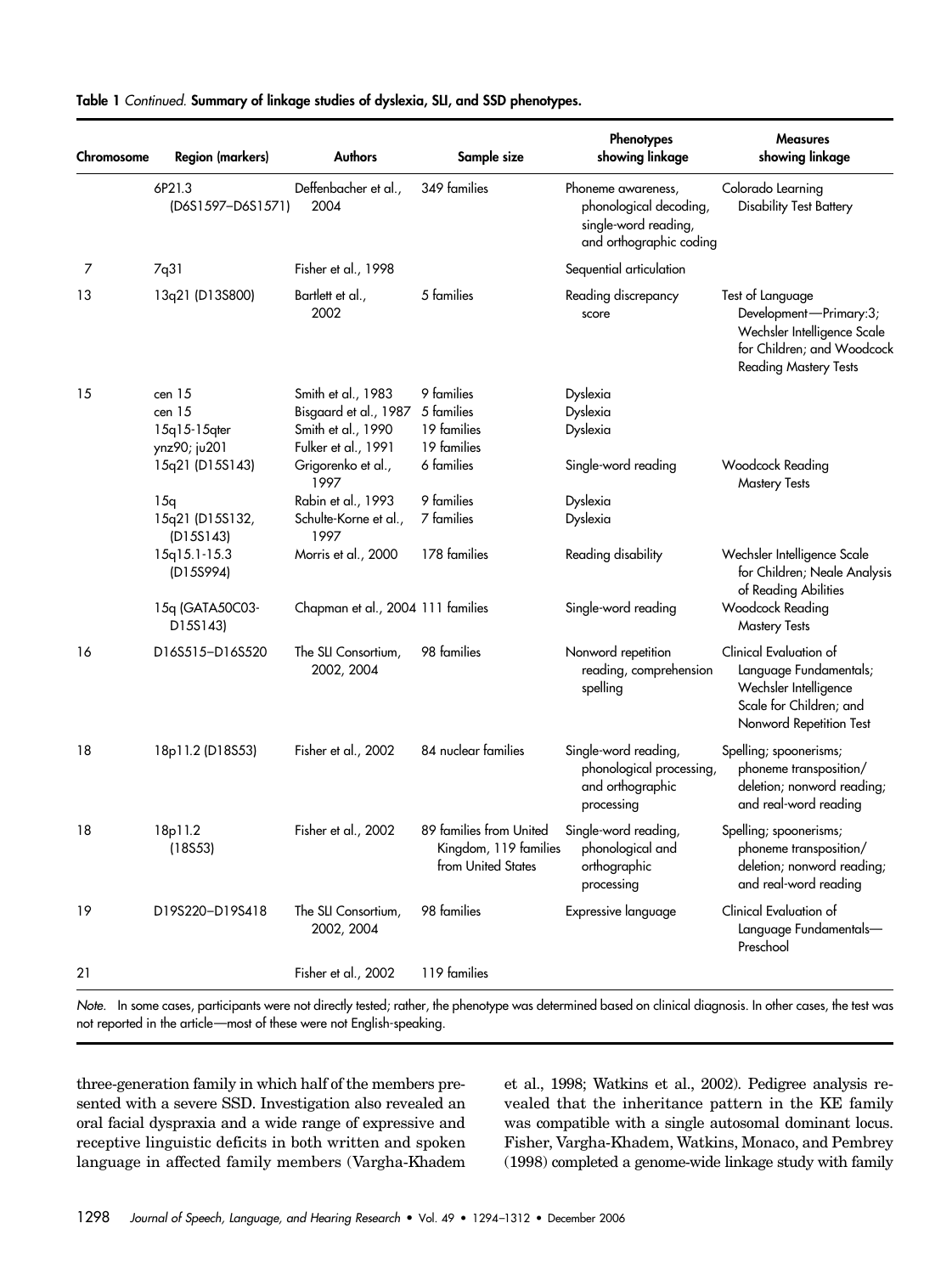members and identified a region on chromosome 7 that appeared to cosegregate with SSD and language disorder. They further localized the gene locus for affected family members' orofacial apraxia and associated speechlanguage disorders (designated as SPCH1) to a region at 7q31, and finally identified the causative gene as a brain-expressed transcription factor called FOXP2. Individuals who carried the mutant FOXP2 allele presented a variety of deficits, including poor speech, as well as impairments in IQ, receptive and expressive language, reading, and writing. Neuroimaging studies indicated that the affected family members have bilateral morphological abnormalities, including low levels of gray matter density in caudate nucleus, inferior frontal gyrus, precentral gyrus, temporal pole, and cerebellum. High levels of gray matter density in the posterior superior temporal gyrus, angular gyrus, and putamen were also observed (Belton, Salmond, Watkins, Vargha-Khadem, & Gadian, 2003; Watkins et al., 2002). A functional magnetic resonance imaging study of the KE family showed underactivation of Broca's area and other related areas in affected family members compared with unaffected family members (Liegeois et al., 2003). These findings suggest that the FOXP2 gene has pleiotropic effects on multiple aspects of brain development, accounting for the cooccurrence of SSD, LI, and RD.

A next step was to develop a mouse model for the FOXP2 gene. The advantage of using mouse models is that they can be genetically manipulated and that the mouse genome is well known. However, a limitation when using a mouse model is that a phenotype representing higher brain functions, such as speech and language, may not be observed (Inoue & Lupski, 2003). The FOXP2 gene is expressed in both mouse and human tissues, including the brain and the lungs (Kaestner et al., 1993; Lai, Fisher, Hurst, Vargha-Khadem, & Monaco, 2001). Recently, a mouse model for the FOXP2 gene was developed (Shu et al., 2005). Mice with disruption in the FOXP2 gene demonstrated abnormal vocalization related to social communication. Disruption of both copies of the FOXP2 gene resulted in severe motor impairment and cerebellar abnormalities—and possibly a shorter life span.

Several families have been identified with other variants of the FOXP2 gene (one with a translocation), thus indicating that the FOXP2 gene may be responsible for SSD in other families as well as in the KE family. A recent report found that 1 child out of 49 children who were studied with reported childhood apraxia of speech had different heterozygous coding changes in the FOXP2 gene. In addition, this child's mother and sibling also exhibited the coding changes, and one of these changes was a nonsense mutation (see the Appendix for definition) that resulted in a truncated protein product (MacDermot et al., 2005). The rarity of this mutation suggests that although the FOXP2 gene may account for the SSD in a few isolated families, such mutations do not contribute significantly to the attributable risk for SSD in the population as a whole. Locus-specific attributable risk is the rate of SSD in a population that can be attributed to a specific genetic factor. In the search for genetic bases for SSD, we are seeking to identify genes that have high rates of attributable risk, so that the findings may be generalizable to a larger group. However, in defense of FOXP2 as an important gene in SSD, extensive characterization of this gene at a molecular level has not been conducted in many populations to determine if subtle effects can be detected. The findings are currently limited to a few reports and need further investigation.

A recent study by Smith, Pennington, Boada, and Shriberg (2005) examined 111 probands with SSD and 76 siblings. Smith et al. hypothesized that SSD and RD overlap in cognitive manifestations and etiology. They examined linkage of SSD to loci on chromosomes 1, 6, and 15 that have well-documented associations with RD. Measures used included the Goldman–Fristoe Test of Articulation, normalized Percentage of Consonants Correct—Revised, a composite measure of phonological awareness, and a nonword repetition task. Results showed that linkage to chromosome 1 (1p36) did not reach significance for any of the traits, although linkage approached significance for Goldman–Fristoe Test of Articulation. It, however, did link significantly to a region on chromosome 6 (6p22). Both the Goldman–Fristoe Test and the nonword repetition task linked significantly to a region on chromosome 15 (15p21). Although the possibility of separate genes for SSD and RD in these regions cannot be ruled out, it is more likely that RD and SSD share genes in these regions that may influence neurological functions. See Table 1 for a summary of molecular genetic findings.

### Generalist Genes Versus Specific Gene

Two different approaches have been taken in studies of spoken and written language. One approach is to consider genes unique to a specific disorder (such as LI, RD, or SSD), and the other approach is to search for generalist genes that are thought to influence cognitive processes that underlie multiple disorders. Historically, developmental disorders such as LI, RD, and SSD were viewed as distinct disorders each with a unique set of genetic influences. Thus, researchers sought to establish the genetic basis of each disorder separately. Recent findings, however, suggest pleiotropy, or effects of a single locus/gene on multiple language/ learning disorders including LI, RD, and SSD (Stein et al., 2004). Using behavioral data, Pennington and colleagues have investigated the relation between literacy and SSD (Pennington & Lefly, 2001; Raitano et al., 2004; Tunick & Pennington, 2002). They have suggested that RD and SSD may both be due to problems in the development of phonological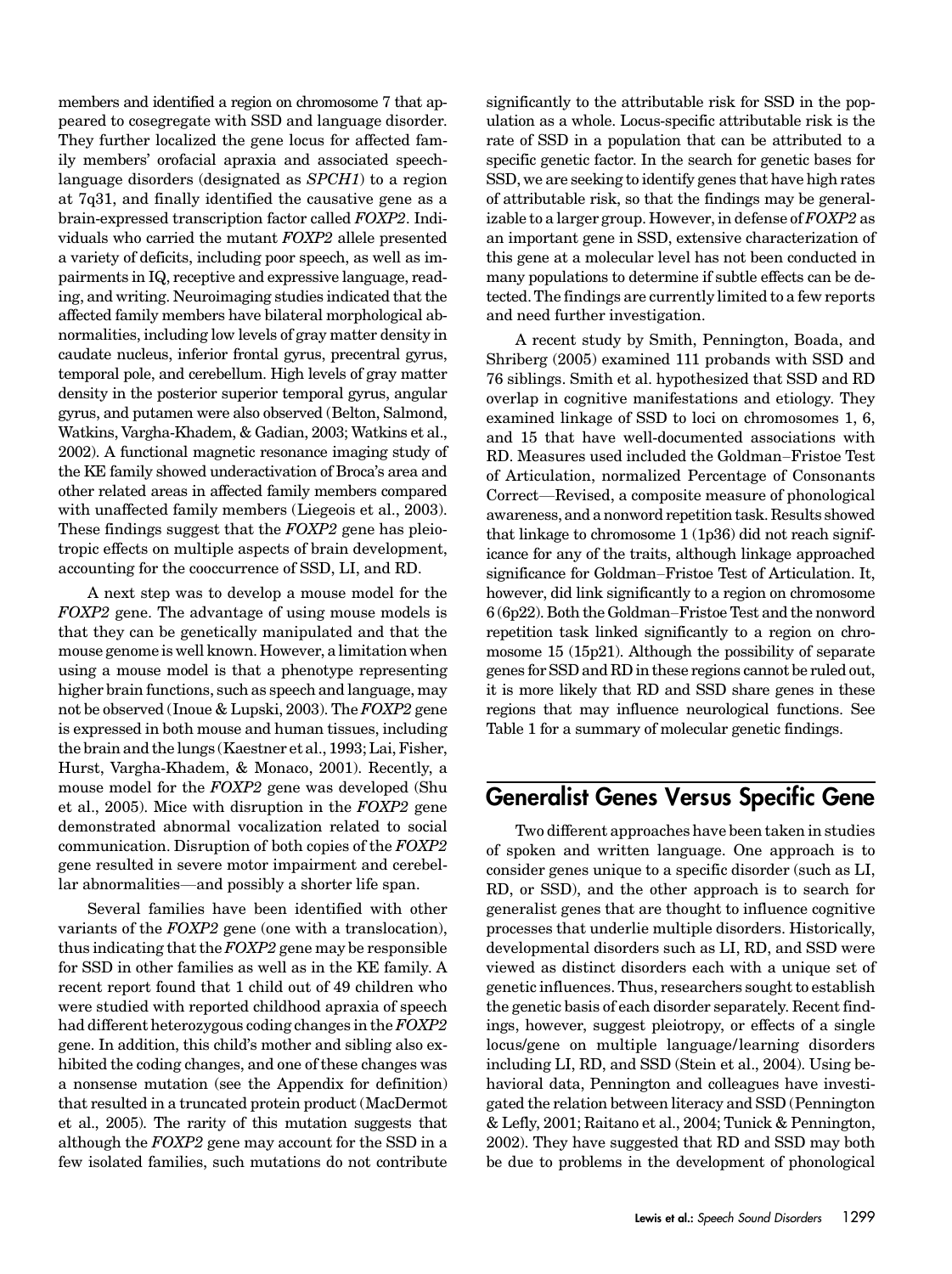representations, thus explaining the high comorbidity of these disorders and supporting the genetic hypothesis of pleiotropy. Plomin and Kovas (2005) have referred to genes with broad rather than specific effects as generalist genes, and have proposed that such genes contribute to multiple forms of learning disabilities. However, the division of genes into specific genes and generalist genes may be somewhat artificial. It is likely that there is a continuous range of genetic effects on traits from the very broad to the specific.

Behaviorally defined clinical phenotypes are postulated to result from core cognitive deficits or endophenotypes, which in turn have a specific genetic etiology (Bishop & Snowling, 2004; Castellanos & Tannock, 2002; Fisher & DeFries, 2002; Pennington, 1999). Gottesman and Shields (1972) introduced the concept of endophenotypes for psychiatric disorders, adapting it from John and Lewis (1966) who studied insect evolution. Endophenotypes are objectively measurable biophysiologic, neuroanatomical, cognitive, or neuropsychological parameters that are closely associated with a specific behavioral trait and are useful in detecting genetic influences on the behavioral phenotype (Gottesman & Gould, 2003; Inoue & Lupski, 2003). Presumably, endophenotypes are facets of a clinical phenotype, and therefore are simpler than the clinical phenotype and more directly related to the underlying genetic basis for the disorder (Gottesman & Gould, 2003). The endophenotype is hypothesized to involve fewer genes than the clinical phenotype, simplifying the genetic analysis (Gottesman & Gould, 2003). For example, phoneme awareness is a useful endophenotype for RD as well as SSD. Although the clinical phenotypes of RD and SSD involve multiple cognitive processes, phoneme awareness has been associated with several chromosome regions. All of these endophenotypes are also susceptible to interaction with environmental factors. As the phenotypes for each disorder are identified, core deficits common to these disorders may be identified. Next we review what is currently known about genetic influences on LI and RD.

## Genetic Studies of LI Prevalence and Comorbidity

The prevalence of LI at kindergarten has been reported at 8% for boys and 6% for girls, with an overall rate of 7.4% (Tomblin et al., 1997). SSD are often comorbid with LI. Shriberg et al.(1999) reported rates of comorbidity between speech delay and LI in children with persistent speech delay of  $11\%$ – $15\%$  at 6 years of age, with considerably higher rates of 40%–60% reported for preschool children (Shriberg & Austin, 1998). High rates of comorbidity of LI with RD have also been reported. Bishop (2001) examined domains of receptive

and expressive language and articulation. She reported rates of comorbidity of LI and RD for 29% of children with impairment in a single domain, 72% for children with two domains impaired, and 88% for children with impairment in all three domains. Flax et al. (2003) found that 68% of LI probands also met the criteria for RD.

#### Familial Aggregation

Familial aggregation for LI is well documented. Specifically, 23%–40% of first-degree family members of probands with LI are affected with these same disorders (Felsenfeld et al., 1995; Gopnik & Crago, 1991; Lahey & Edwards, 1995; Lewis, 1992; Spitz, Tallal, Flax, & Benasich, 1997; Tallal, Ross, & Curtiss, 1989; Tomblin, 1989). Several studies have examined familial aggregation of expressive language disorders of which phonology disorders or SSD are a subset. Whitehurst et al. (1991) failed to find significant familial aggregation for disorders in 62 children with expressive language delay. However, these negative findings may reflect the fact that family history data were collected by questionnaires through the mail and not by interviews. Furthermore, although children received the Templin–Darley Test of Articulation on follow-up visits, no attempt was made to distinguish children with SSD alone and SSD with other LI. Tomblin examined the family histories of 97 children with LI but also did not differentiate SSD from other LIs. Neils and Aram (1986) examined family histories of 74 children with LI, finding that articulation problems were the most common speech-language disorder reported in these families. Lahey and Edwards, who classified children with mixed expressive/receptive language delay, expressive language delay only, or mild delay, found that children with expressive language delay alone had higher familiar aggregation of LI than children with mixed expressive/receptive language delay.

#### Twin Studies

As evidence for genetic influences in LI, twin study researchers have consistently found a higher concordance rate for LI in MZ than in DZ twin pairs (Bishop, North, & Donlan, 1996; Lewis & Thompson, 1992; Tomblin & Buckwalter, 1998). Concordance typically ranges from .70–.86 for MZ pairs and .38–.46 for DZ pairs. The heritability of LI has been estimated at 45% using the DeFries–Fulker method (Tomblin & Buckwalter, 1998). More severe forms of LI are more heritable. Employing the DeFries–Fulker extremes analysis, the heritability of LI ranged from .38–76, depending on the severity (Viding, Spinath, Price, Dale, & Plomin, 2004).

In a large twin study conducted in the United Kingdom, the Twins Early Development Study (TEDS), researchers examined 3,000 twin pairs (Dale et al., 1998).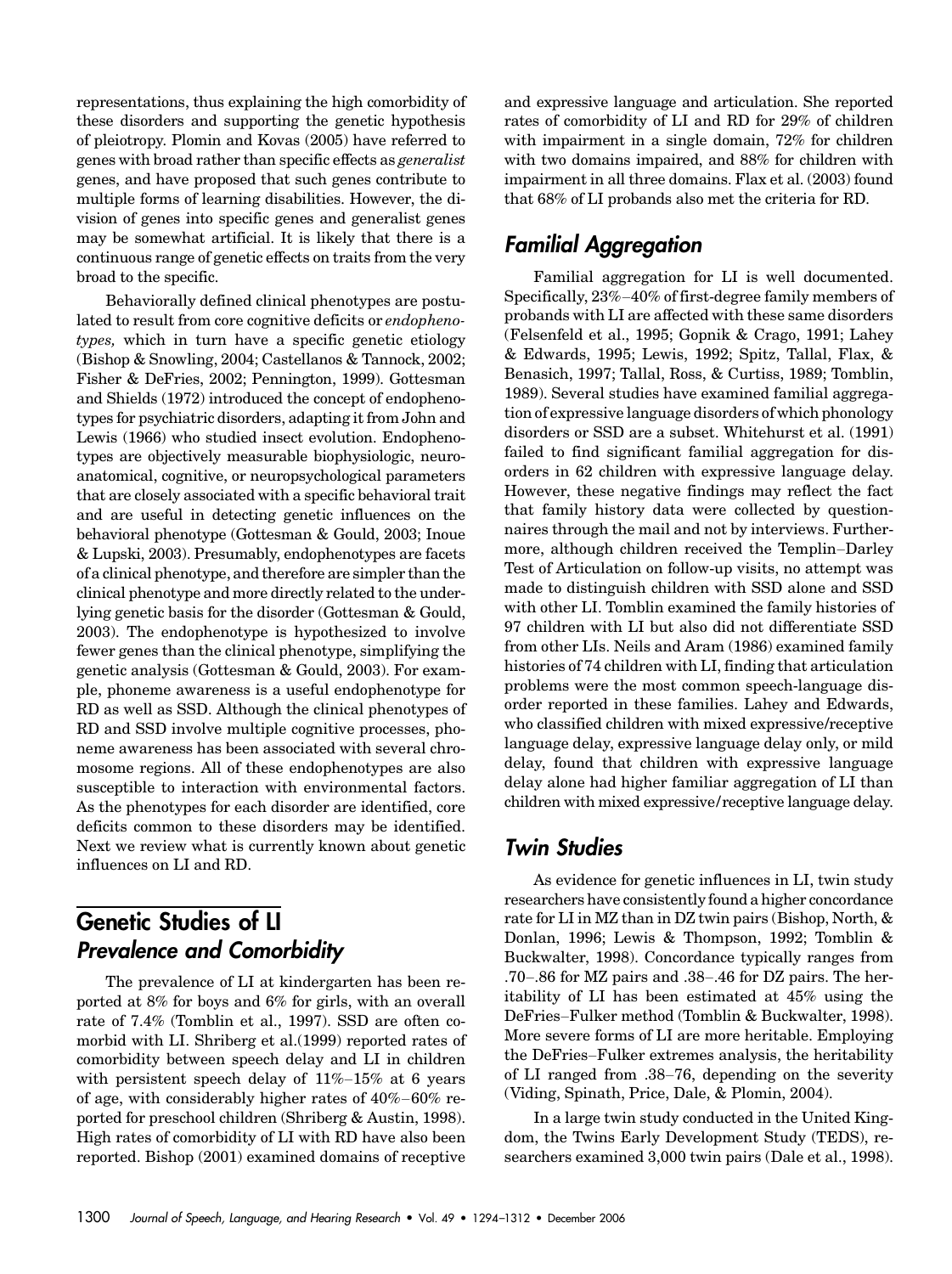The heritability of vocabulary skills at 2 years of age was greater for children who scored in the lowest 5% of the sample than for the remainder of the sample. Heritability was estimated at .73 for the lower 5% of the sample compared with .25 for the entire sample. Environmental influences were estimated at .18 for the LI group compared with .69 for the entire sample. Findings from TEDS at 4 years of age showed that the heritability of a general language measure increased as a function of severity from .38 to .76, again indicating stronger genetic influence at the lower end of the spectrum of language ability (Viding et al., 2004). A study of twins with normal language abilities at 4 years showed that genetic influences on language overlapped significantly with genetic influences on nonverbal skills (correlation = .63; Colledge et al., 2002). Kovas et al. (2005) found that grammar, comprehension, vocabulary, verbal fluency, verbal memory, phonological awareness, articulation, and nonword repetition at 4*2* years of age were moderately influenced by additive genetic effects.

Consistent with findings reviewed previously, an adoption study by Felsenfeld and Plomin (1997) demonstrated that a positive family history for speech-language disorders in the biological parents better predicted the affection status of the child than the family history of the adoptive parents. Unfortunately, most previous studies of genetic influence on LI have included children with both SSD and LI in their samples and have failed to assess articulation skills, precluding analysis of genetic influences on SSD.

#### Molecular Genetic Studies

Several investigators have recently conducted genome scans for specific language impairment (SLI; Bartlett et al., 2004; The SLI Consortium, 2002, 2004). As reviewed earlier, the FOXP2 region on 7q31 was of particular interest. Newbury et al. (2002) failed to find evidence for a locus at 7q31 for SLl in the genome-wide scan. Examining all the known exons of the FOXP2 gene of 43 probands with SLI, these investigators discovered a coding variant in one individual, but it did not segregate with SLI.

Recently, O'Brien, Zhang, Nishimura, Tomblin, and Murray (2003) examined DNA samples from 96 probands with SLI by sequencing exon 14 of FOXP2. No mutations were found in exon 14 of FOXP2, but a strong association was found to a marker within the CFTR gene and another marker on 7q31, D7S3052, both of which are adjacent to FOXP2. However, the two markers showing association with SLI are on opposite sides of the FOXP2 gene and are likely to be too far apart to represent a single gene effect.

Another study of SLI found significant linkage to a chromosome region on 13q21 in both a Canadian sample and a U.S. sample (Bartlett et al., 2004). The families in this study were identified on the basis of having a minimum of two family members with SLI. Although linkage was found for a reading phenotype, linkage for the LI phenotype was weak. The weak linkage finding may be due to the comorbidity of LI and RD, suggesting a possible common genetic etiology. Another study by Fisher et al. (2002) reported weak linkage findings for families with dyslexia to 13q22, a region adjacent to 13q21. Because in older individuals a reading phenotype is easier to identify than a language phenotype, the linkage results may reflect the sensitivity of the tests to active or prior reading versus language involvement (Fisher et al., 2003).

The SLI Consortium (2002, 2004) examined 98 nuclear families  $(N = 473$  individuals) in which the proband child was diagnosed with SLI. This study used a QTL mapping strategy for measures of receptive and expressive language and for nonword repetition. Significant linkage was found at 16q24 for nonword repetition and at 19q13 for the expressive language measure (The SLI Consortium, 2002, 2004). The endophenotype of nonword repetition appears to be useful in the dissection of the genetic underpinnings of LI, RD, and SSD. Bishop et al. (1996) found nonword repetition to be heritable in a twin study of LI, and suggested that this may be a useful behavioral marker in genetic studies of LI. Interestingly, significant linkage for quantitative traits was not found at the FOXP2 region on 7q31 or at other chromosome regions associated with RD, possibly reflecting the limited number of quantitative phenotypes (Clinical Evaluation of Language Fundamentals, Test of Language Development, and nonword repetition) used in the SLI Consortium Study. Greater overlap of LI and RD may have been identified if a wider array of endophenotypes had been assessed. See Table 1 for a summary of genetic findings.

#### Genetic Studies of Reading Disorders Prevalence and Comorbidity

The prevalence rate of RD in the population is estimated at 5% in school-age children (Francks, MacPhie, & Monaco, 2002), with a recurrence risk for siblings of probands of approximately 40%. SSD are often comorbid with reading disorders. In a sample of children at high risk for RD, 28% were referred to speech therapy compared with 12.5% of children at low risk for RD (Pennington & Lefly, 2001). Follow-up studies of children with preschool SSD have found later academic difficulties in 50%–75% of their samples (Aram & Hall, 1990; Bishop & Adams, 1990; King, Jones, & Laskey, 1982; Lewis et al., 1989; Nathan et al., 2004; Shriberg & Kwiatkowski, 1988). Our follow-up study of children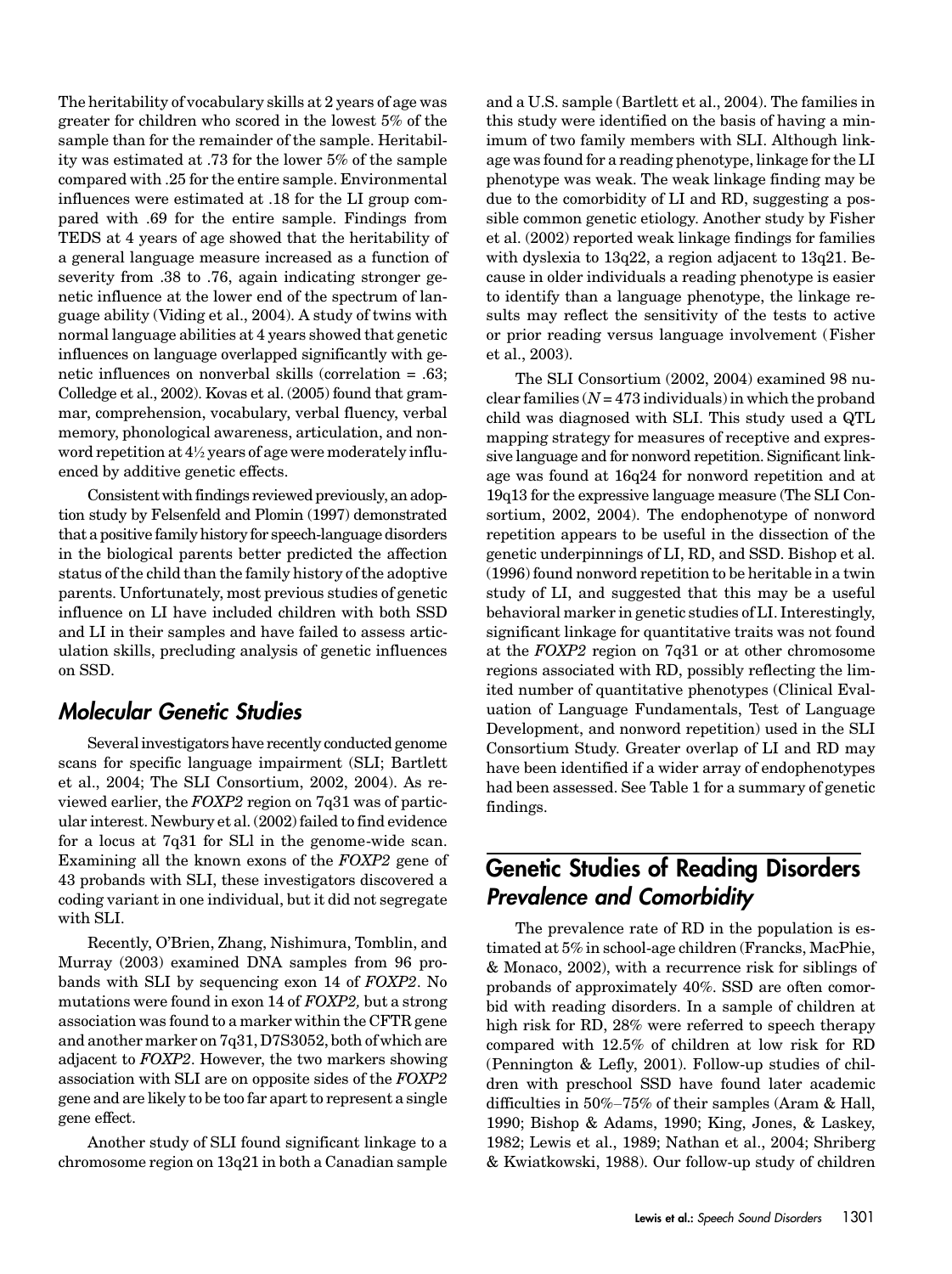with preschool SSD found that 18% of children with SSD alone and 75% of children with both SSD and comorbid language disorders had reading problems in middle elementary school (Lewis, Freebairn, Hansen, & Taylor, 2002). Only a few studies have followed children with SSD and language disorders beyond elementary school (Lewis, O'Donnell, Freebairn, & Taylor, 2002; Weiner, 1974). The findings of these studies indicate that written language deficits and academic difficulties persist into adolescence and beyond. Related studies by Pennington and colleagues (Pennington & Lefly, 2001; Raitano et al., 2004) also suggest that early developmental problems in spoken language predict the later emergence of dyslexia in high-risk families.

The comorbidity of early developmental problems in spoken language and the later emergence of dyslexia may be explained by the shared and unshared processes for speech sound and written language processing (Bishop & Snowling, 2004; Caplan, 1992, 1994; Carrow-Woolfolk & Lynch, 1982; Catts & Kamhi, 1986; Ellis, 1984). The analysis of speech and written text may rely on phonological representations for converting phonetic speech units or written graphemes to phonemes (Harm & Seidenberg, 1999). Phonological memory and phonological analysis are key aspects of this conversion process, with meaning attached to the utterance or text through core cognitive and linguistic processes. However, some processes contributing to speech production and writing may be more modality specific, involving the selection and retrieval of a template for the intended word, assembly and sequencing of phonetic units or graphemes, and execution of the motor program. Genetic and environmental factors influence such endophenotypes and, in turn, affect both SSD and spoken and written language disabilities. A genetic or environmental factor that weakens phonological processing skills, for example, will have adverse consequences for both speech sound and written language output.

#### Familial Aggregation Studies

Many early studies documented that dyslexia aggregates within families (Decker & DeFries, 1980; DeFries, Singer, Foch, & Lewitter, 1978; Finucci, 1978; Gilger, Pennington, & DeFries, 1991; Hallgren, 1950; Smith, Pennington, Kimberly, & Ing, 1990). Past research also demonstrated familial aggregation of reading-related skills such as phonological short-term memory, phonological decoding, and spelling (Raskind, Hsu, Berninger, Thompson, & Wijsman, 2000). The most extensive study to date, the Colorado Family Reading Study (Decker & DeFries, 1980), demonstrated genetic heterogeneity in the transmission of dyslexia (DeFries & Gillis, 1991; Pennington, 1991).

#### Twin Studies

Twin studies and adoption studies have supported a genetic component of dyslexia, with estimated heritability ranging from .30 to .72 (Bakwin, 1973; Cardon et al., 1994; DeFries, Fulker, & LaBuda, 1987; Francks et al., 2002). Heritability estimates for reading-related skills are .67 for orthographic matching, .32–.49 for singleword recognition, .55 for phonological awareness, and .44 for rapid naming (Gayan & Olson, 2001; Grigorenko et al., 2001). Gayan and Olson (2001, 2003), who examined heritabilities for word recognition, orthographic coding, phonological decoding, and phoneme awareness, provided evidence for common genetic etiologies for deficits in these skills. Their results also suggested independent genetic etiologies for orthographic coding and phonological decoding. These findings support both processspecific genes and generalist genes.

## Molecular Genetic Studies

The genetic mechanism of dyslexia is complex. Regions associated with this disorder have been identified on chromosome 1 (Rabin et al., 1993), chromosome 2 (Fagerheim et al., 1999; Francks et al., 2002; Kaminen et al., 2003; Peyrard-Janvid et al., 2004), chromosome 3 (Nopola-Hemmi et al., 2001), chromosome 6 (Cardon et al., 1994, 1995; Fisher et al., 1999; Gayan et al., 1999; Grigorenko, Wood, Meyer, & Pauls, 2000; Petryshen, Kaplan, Hughes, Tzenova, & Field, 2002), chromosome 15 (Grigorenko et al., 1997; Smith, Kimberling, Pennington, & Lubs, 1983), and chromosome 18 (Fisher et al., 2002). The 6p22.3–6p21.3, a region on chromosome 6, has been linked to several dyslexia-related cognitive processes, including phonological memory, phonological awareness, speed of naming, short-term verbal memory, single-word reading, spelling, and vocabulary (Fisher et al., 1999; Gayan et al., 1999). Some of these cognitive phenotypes may also cooccur with SSD. Table 1 provides a summary of these linkage findings.

Nine regions (DYX1–DYX9) have been implicated in dyslexia as listed by the Human Genome Nomenclature Committee. Recently, the first candidate genes have been reported for dyslexia including the  $EKN1$  gene  $(DYX1C1)$ on chromosome 15 (15q21; Taipale et al., 2003; K. G. Wiig et al., 2004), ROBO1 on chromosome 3 (Hannula-Jouppi et al., 2005), and a 77-kb region of chromosome 6 (6p22.2) encompassing several candidate genes (Cope, Harold, et al., 2005; Francks et al., 2004). However, several recent studies have failed to support the DYX1C1 candidate gene on 15q21 (Cope, Hill, et al., 2005; Marino et al., 2005; Scerri et al., 2004). A candidate gene for dyslexia on chromosome 3, DYX5, called ROBO1 has been linked to dyslexia in one large family and to speech sound disorder in a subset of small families (Hannula-Jouppi et al., 2005). The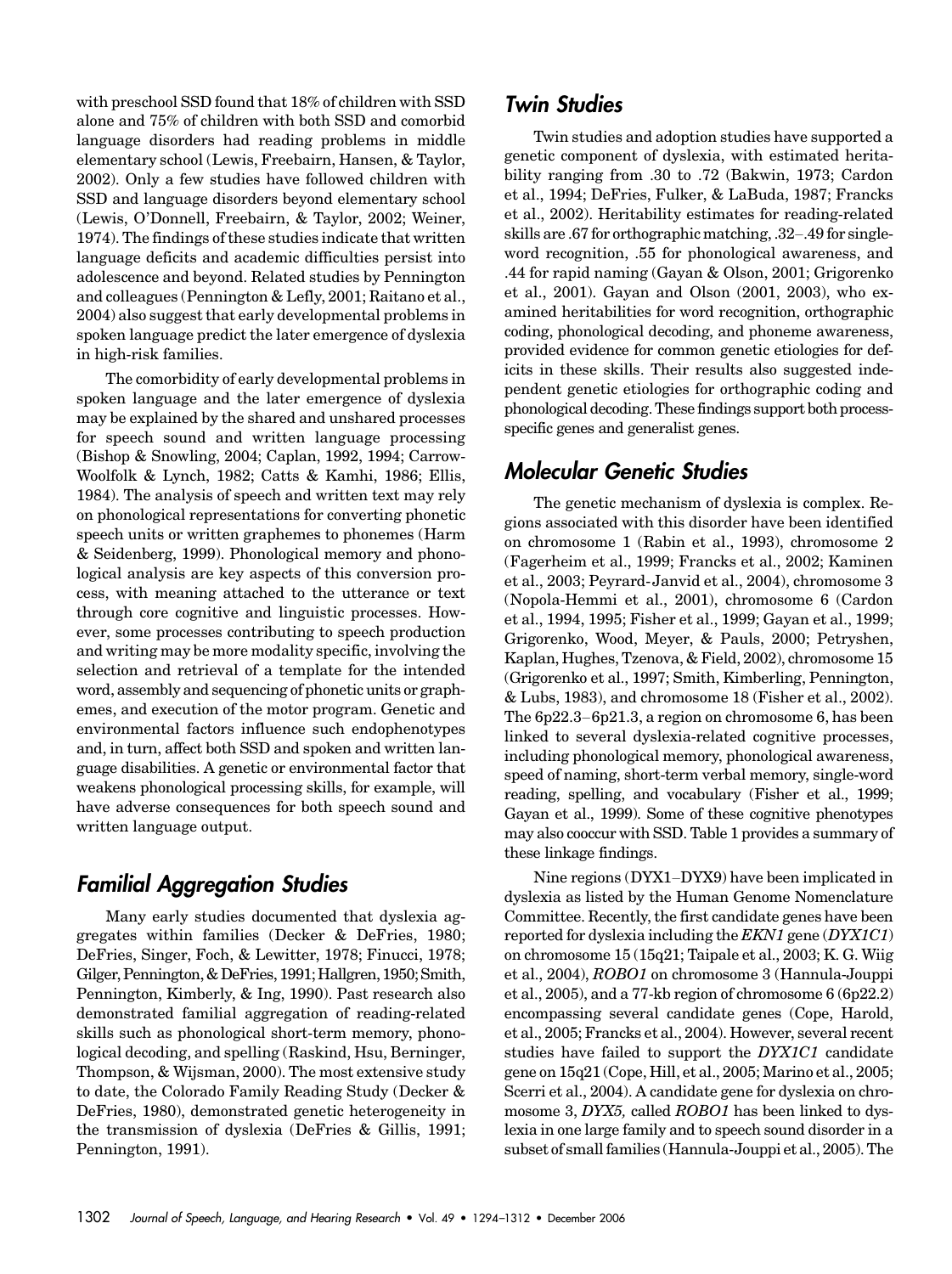ROBO1 gene is an axon guidance receptor gene. Several candidate genes on chromosome 6p22.2 have also been implicated in dyslexia. A recent report identified DCDC2 on chromosome 6 as a possible gene for dyslexia (Schumacher et al., 2005). Interest in the gene is heightened by the involvement of this gene in cortical neural migration and maturation (Schumacher et al., 2005). Another gene, KIAA0319, also on chromosome 6 with the gene product expressed in the brain, was also identified as a susceptibility gene for dyslexia (Cope, Harold, et al., 2005).

## Our Linkage Analyses of SSD

A linkage study carried out by our research group (Stein et al., 2004) also supports genetic overlap of SSD and RD. Our linkage study focused on children with SSD and used QTL linkage methods to link characteristics of these disorders to chromosome regions previously associated with RD. The participants in these studies were 674 individuals from 151 families ascertained through a proband with a moderate-to-severe SSD (see Table 2). Proband children were enrolled in speech-language therapy and referred from the clinical caseloads of speechlanguage pathologists in Northeastern Ohio. Children were required to have (a) normal hearing as demonstrated by passing a pure-tone hearing screening; (b) normal intelligence as defined by a prorated Performance IQ of at least 80 on the Wechsler Preschool and Primary Scale of Intelligence—Revised (Wechsler, 1989) or Wechsler Intelligence Scale for Children (3rd ed.; Wechsler, 1991); (c) normal peripheral speech mechanism as documented by a z score within one standard deviation unit from the reference data on the Total Structure subscale of the Oral and Speech Motor Control Protocol (Robbins & Klee, 1987); (d) speech sound production deficits in single words as sampled in the Goldman–Fristoe Test of Articulation (Goldman & Fristoe, 1986) and the Khan– Lewis Phonological Analysis test (Khan & Lewis, 1986); and (e) speech sound errors in conversational speech as defined by an intelligibility rating of <90%, at least 4 of

Table 2. Summary of participants.

| Characteristic  | n   |
|-----------------|-----|
| No. of families | 151 |
| Participants    | 698 |
| Males           | 399 |
| <b>Fathers</b>  | 155 |
| <b>Brothers</b> | 244 |
| Females         | 299 |
| Mothers         | 145 |
| <b>Sisters</b>  | 154 |

10 phonological processes (error types), and failure to produce at least 2 of 10 distinctive speech sound features.

We also tested siblings of proband children. Criteria for the affection status for SSD in siblings were the same as those applied to the proband. Parents and older siblings whose ages fell outside the normed age range on the Goldman–Fristoe Test of Articulation were categorized following the procedures described by Lewis and Freebairn (1993). Parents were interviewed and phenotyped based on self-report of a disorder or enrollment in speech-language therapy, reading intervention, or special class placement as a child. A subset of parents were directly tested on challenging articulation measures such as the Multisyllabic Word Repetition Task, the Nonsense Word Repetition Task, and the Pig Latin Task (Lewis, Freebairn, & Taylor, 2000). Findings indicated 75% agreement between sibling affection status for SSD as determined by historical report and affection status based on direct testing, and 74% agreement between parent affection status as defined by these two methods. An extensive test battery of standardized speech sound, receptive and expressive language, reading decoding and comprehension, spelling, and phonological processing measures were administered to all probands and their siblings. Although the test battery varied with the age of the participants, the measures assessed comparable skills across age groups (see Table 3 for specific measures). In addition, histories of children's speech, language, and academic problems were ascertained via parent interview.

To examine the genetic basis of SSD traits, we selected a region on chromosome 3 for linkage analysis. The rationale for examining this region was previous research showing RD and hypothesized pleiotropy of SSD with RD. We are in the process of examining additional chromosome regions on 1, 7, 6, and 15. However, we present results from only chromosome 3 here to illustrate a genetic linkage for SSD. SSD traits were measured in this study using two factor scores based on the measures in Table 3: an articulation /phonology factor and a language factor. We observed that the locus on chromosome 3 was linked to both factors. We then examined individual measures for linkage. Measures of phonologic coding/decoding (i.e., Rapid Automatized Naming Task and Nonsense Word Repetition Task demonstrated the strongest linkage. Corresponding tests for singleword decoding (i.e., Word ID and Word Attack) also demonstrated linkage (see Table 4), as did a test of oral motor skills—the Fletcher Time-By-Count Test (Fletcher, 1978). Many of these traits were significantly correlated, further suggesting that they have a common influence.

The findings in this study indicate that the traits in common with SSD and RD are influenced by a QTL on chromosome 3 (cf. Stein et al., 2004). These results, thus, are consistent with those of Smith et al. (2005), suggesting that SSD and RD share some common genetic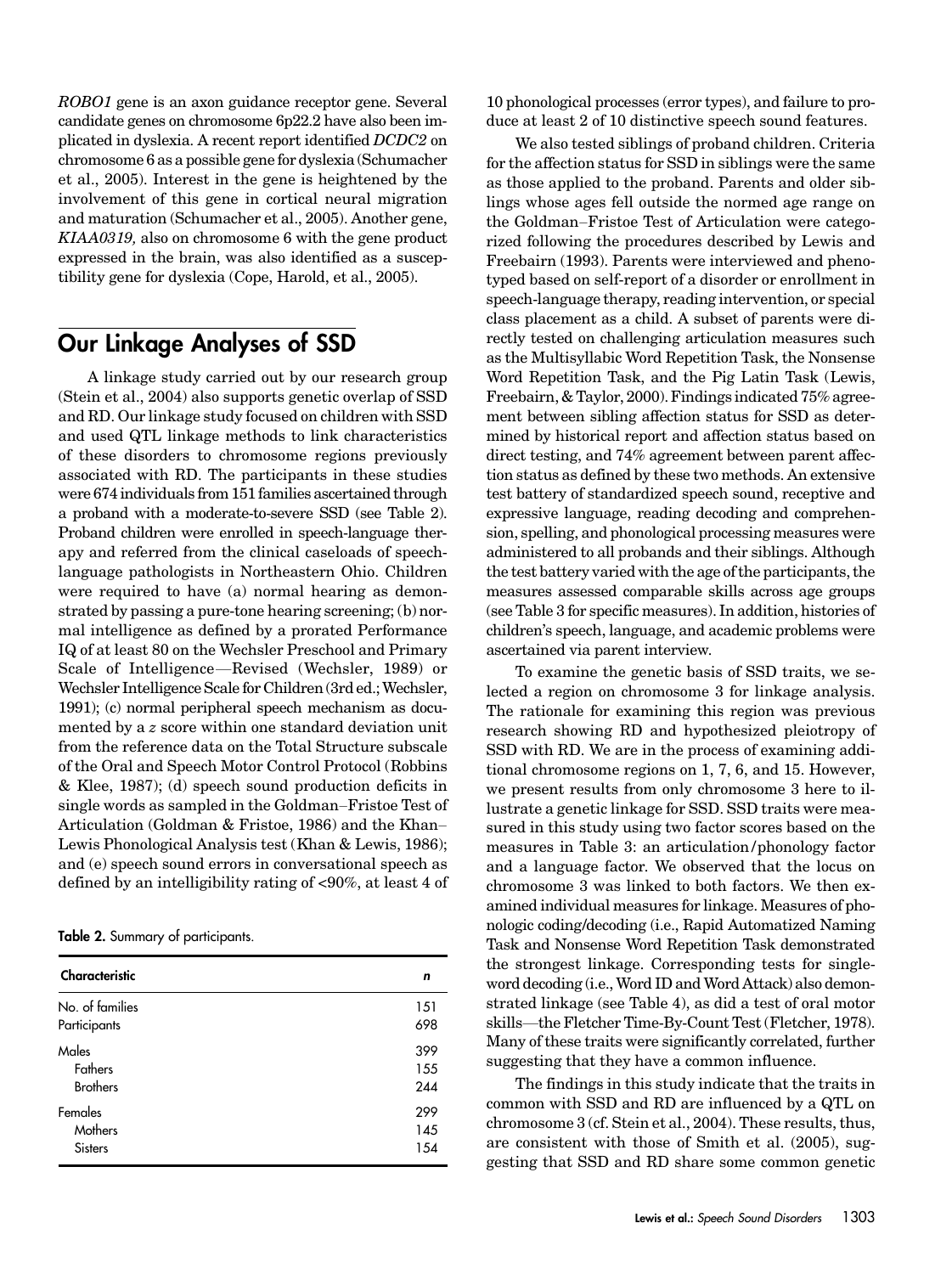#### Table 3. Measure administered to participants.

| <b>Articulation Measures</b><br>Goldman-Fristoe Test of Articulation (Goldman & Fristoe, 1986) <sup>a,b</sup><br>Khan-Lewis Phonological Analysis (Khan & Lewis, 1986) <sup>a</sup><br>Conversational speech sample analysis (Shriberg et al., 1997) <sup>a,b</sup>                                                                                                                                                                                                |
|--------------------------------------------------------------------------------------------------------------------------------------------------------------------------------------------------------------------------------------------------------------------------------------------------------------------------------------------------------------------------------------------------------------------------------------------------------------------|
| <b>Oral-Motor Measures</b><br>Oral and Speech Motor Control Protocol (Robbins & Klee, 1982) <sup>a</sup><br>Fletcher Time-by-Count Test (Fletcher, 1978) <sup>b</sup>                                                                                                                                                                                                                                                                                              |
| Phonological Processing Measures<br>Segmentation Task (Kamhi & Catts, 1986) <sup>a</sup><br>Multisyllabic Word Repetition (Catts, 1986) <sup>a,b</sup><br>Nonsense Word Repetition (Kamhi & Catts, 1986) <sup>a,b</sup><br>Rapid Automatized Naming-Colors (Denkla & Rudel, 1976)a,b<br>Elision Task (Torgesson, personal communication) <sup>b</sup>                                                                                                              |
| Language Measures<br>Clinical Evaluation of Language Fundamentals-Preschool<br>(Wiig et al., 1992) <sup>a</sup><br>Test of Language Development-Primary:3 (Newcomer<br>& Hammill, 1997) <sup>a,b</sup><br>Clinical Evaluation of Language Fundamentals (3rd ed.;<br>Semel et al., 1995) <sup>b</sup><br>Peabody Picture Vocabulary Test (3rd ed.; Dunn & Dunn, 1997) <sup>a,b</sup><br>Expressive One Word Picture Vocabulary Test (Gardener, 1990) <sup>a,b</sup> |
| Written Language<br>Woodcock Reading Mastery Tests-Revised (Woodcock,<br>1987 Word ID and Word Attack) <sup>b</sup><br>Wechsler Individual Achievement Test (Reading Comprehension score;<br>Wechsler, 1992) <sup>b</sup><br>Test of Written Spelling (3rd ed.; Larsen & Hammill, 1994) <sup>b</sup><br>Test of Written Language (2nd ed.; Hammill & Larsen, 1988) <sup>b</sup>                                                                                    |
| Nonverbal Intelligence<br>Wechsler Preschool and Primary Scale of Intelligence-<br>Revised (Wechsler, 1989) <sup>a,b</sup><br>Wechsler Intelligence Scale for Children (3rd ed.; Wechsler, 1991) <sup>b</sup>                                                                                                                                                                                                                                                      |
| Genetic<br>Family history questionnaire (Lewis & Freebairn, 1993) <sup>a,b</sup><br>DNA sample <sup>a,b</sup>                                                                                                                                                                                                                                                                                                                                                      |
| <sup>a</sup> Preschool test battery. <sup>b</sup> School-age test battery.                                                                                                                                                                                                                                                                                                                                                                                         |

basis. Although the genome-wide scan by the SLI Consortium failed to find linkage for LI to chromosome 3, this negative finding may reflect study differences in ascertainment methods, measures of quantitative traits, or both. Additionally, we focused on deficits in phonologic coding and decoding, the traits that linked most strongly to the locus on chromosome 3. The SLI Consortium, in contrast, focused on children with LI, many of whom may not have had phonologic coding/decoding deficits. Future studies, with better specified phenotypes and a broader array of measures, are needed to determine if LI also links to this region on chromosome 3. Association studies of specific genes, such as those identified in studies of dyslexia on chromosomes 3 and 6, need to be conducted.

Table 4. Summary of measures showing linkage to chromosome 3.

| Genomic region | Marker  | Measure     | р                  |
|----------------|---------|-------------|--------------------|
| 3p12           | D3S2465 | <b>NSW</b>  | $8 \times 10^{-5}$ |
| 3p12           | D3S2465 | <b>MSW</b>  | .000642            |
| 3q12           | D3S3655 | SFP         | .0293              |
| 3q12           | D3S1752 | <b>TWST</b> | .00014             |

Note. NSW = nonsense word repetition; MSW = multisyllabic word repetition; SEP = speech error phrases; TWST = Test of Written Spelling total score.

Thus far, the molecular genetic studies of SSD lag behind those of dyslexia. With the convergence of the linkage signals on chromosomes 1, 3, 6, and 15 for these two cognitive linguistic traits, it should now be possible to interrogate specific candidate genes for dyslexia (e.g., ROBO1, DCDC2, and EKN1) as candidate genes for SSD.

#### Summary of Literature and Implications for Genetic Mapping of SSD

The previously mentioned studies indicate that SSDs are etiologically complex disorders. Because the phenotype of SSD is heterogeneous and changes with development, the search for genetic influences will be challenging. We consider some of these challenges, propose a conceptual framework for genetic studies of SSD, and suggest future research directions.

#### Challenges for Elucidating Genetic Influences on SSD

The challenges of research in this area relate to the complex nature of genetic influences and to inadequacies in our current level of knowledge as detailed below:

- 1. It is likely that SSDs have more than a single etiology. An individual's susceptibility for SSD may be due to a single gene effect such as in the case of the disorder observed in the KE family or to multiple underlying genetic and environmental etiologies. Our study of chromosome 3 (Stein et al., 2004), and the investigation by Smith et al. (2005) of chromosomes 1, 6, and 15, provide evidence for multiple genetic influences on SSD. These findings suggest that multiple genes will contribute to population risk for SSD.
- 2. Similar phenotypes may have different underlying etiologies. Similar SSD phenotypes in families may not be the result of the same combination of genetic or environmental factors. A model by Bishop and Snowling (2004) proposes four levels of causality: genes, neurobiology, cognition, and behavior. Children with the same behavioral impairment may present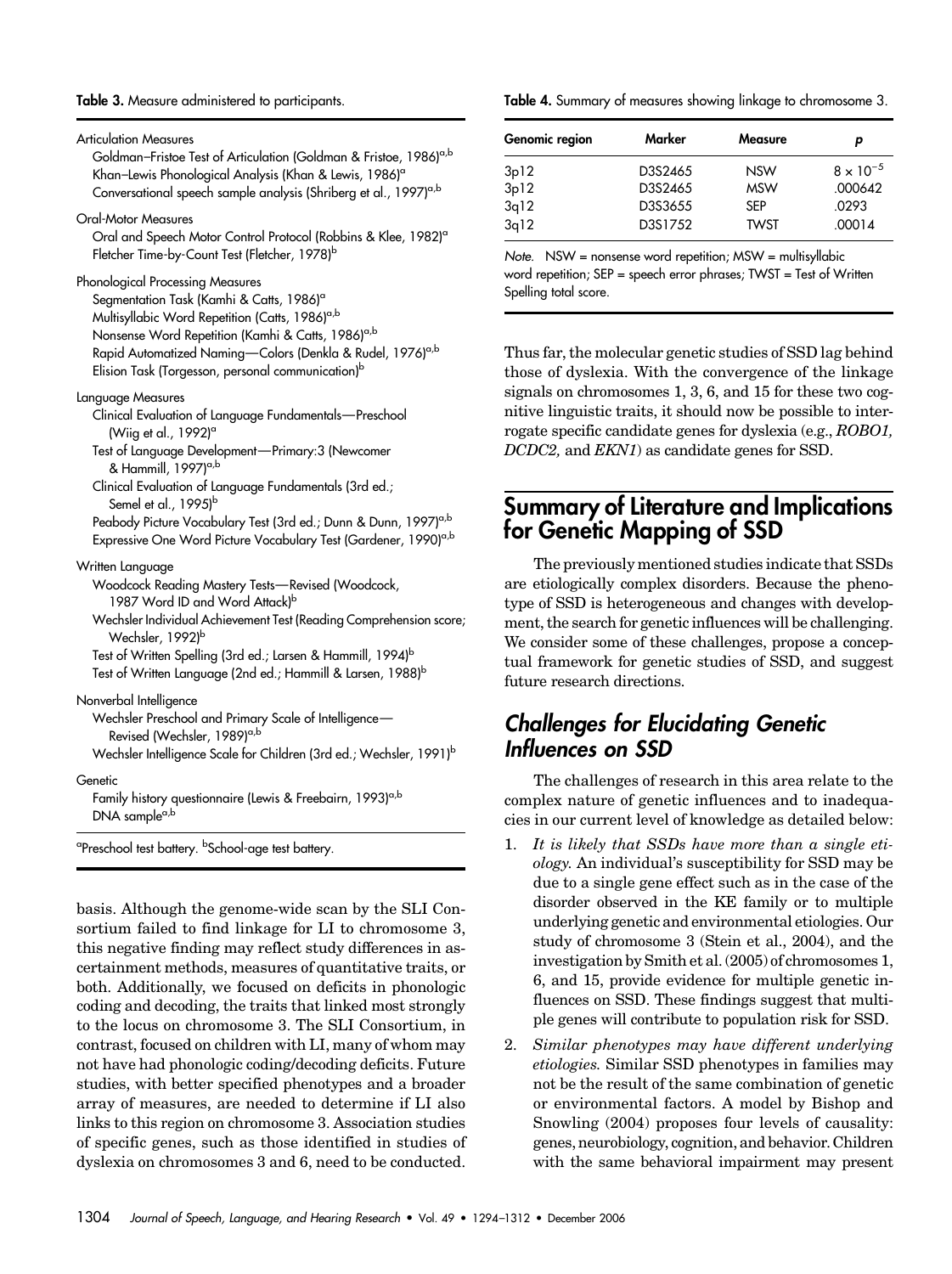with different cognitive impairments. Conversely, children with similar cognitive impairments may present with different behaviors, depending on the environment and other abilities. A single cognitive marker or endophenotype, therefore, may not be sufficient to identify homogeneous groups of children (Bishop & Snowling, 2004).

- 3. Similar genotypes may give rise to different phenotypes. The same genetic mutation may have different effects in different individuals because of interactions with other genes or the environment. This may explain the interindividual variability in the deficits that is observed within a single family. For example, the proband may have an isolated SSD, while his sibling may have SSD accompanied by additional language problems, and his parent an RD.
- 4. There is not a direct pathway from genes to the phenotypes. Genes do not lead directly to phenotypes. Instead, genetic, cellular, anatomical, and environmental conditions interact to produce an SSD phenotype (Inoue & Lupski, 2003). Furthermore, genes may influence speech sound production indirectly through hypothesized cognitive constructs or endophenotypes (Gottesman & Gould, 2003). Endophenotypes may themselves be heteromorphous (i.e., having different forms at different periods of the life cycle). A given endophenotype may be controlled by more than one gene, thus leading to potential genetic heterogeneity in trait susceptibility. Conversely, a single gene may contribute to multiple cognitive abilities because the process is under common genetic and neural control (Stein et al., 2004).
- 5. Environmental effects on SSD are not well specified. Risk (or susceptibility) genes interact with environmental risk factors, as well as protective factors, to determine an individual's risk for SSD. Some risk factors for speech delay that have been studied include gender, low maternal education, low socioeconomic status, and prolonged otitis media with effusion (Campbell et al., 2003; Shriberg et al., 2005). Environmental effects include biological, social, educational, and emotional factors. Environmental effects include the shared family environment as well as the environment that is unique to an individual family member. Studies of environmental factors are needed to identify important influences on SSD and to understand the interaction of genes and environment.
- 6. Developmental changes in the phenotype. Phenotypic changes in SSD with development mandate a need to use different measures and definitional criteria at different ages. Assessment of older siblings and parents who no longer present with an overt SSD is difficult and may require measures such as a Pig Latin task or repetition of tongue twisters to tap the

underlying endophenotype. However, the association of such measures to those employed with younger family members is largely undocumented, making it difficult to know if deficits detected at later ages are residual forms of the same disorder or symptoms of a different disorder. Further research is needed, for example, to determine if SSD in early childhood can evolve into a phonological deficit and accompanying RD (Pennington, 2003). Indirect or distal causal pathways are also responsible (Jackson & Coltheart, 2001). For example, a child may present with an early SSD and later with spelling difficulty. The early SSD and the current spelling difficulty may both be due to deficits in the acquisition, storage, and retrieval of accurate phonological representations, all of which may be coded for by the same gene. Alternatively, difficulty with speech sound production itself may negatively impact the phonological representations necessary to generate correct word spellings, evidencing a less direct causal pathway.

7. Subtypes of SSD are not well described and comorbid conditions are not well understood. Genetic research has revealed that SSD are heterogeneous, with subtypes that differ in expression, comorbidities, and developmental course. Research has failed to lead to a consensus regarding SSD subtypes and the etiological factors associated with them. Although SSD are frequently comorbid with other language-learning disorders, the basis of this comorbidity is poorly understood. It is unclear, for example, if SSD increases a child's vulnerability to language-learning problems or if these disorders reflect common genetic influences, environmental influences, or both. Several models have been proposed to describe relations between SSD, LI, and RD. Speech processing models, such as the one described by Stackhouse and Wells (1997), propose underlying phonological and semantic representations that impact spoken and written language. Disturbances in these representations may lead to comorbid disorders. Findings from linkage studies are consistent with such models. Evidence for linkage of SSD to regions previously identified in linkage studies of LI and RD supports Pennington's (2003) observation that cognitive/ linguistic endophenotypes underlie both SSD and RD (Pennington, 2003), as well as Plomin and Kovas's (2005) proposal for generalist genes that impact multiple types of developmental disabilities.

#### Conceptual Framework for SSD

Figure 1 illustrates a proposed conceptual framework of genetic influences on SSD that is based on the genetic studies reviewed earlier. Genetic studies of SSD suggest possible etiologies for SSD and provide information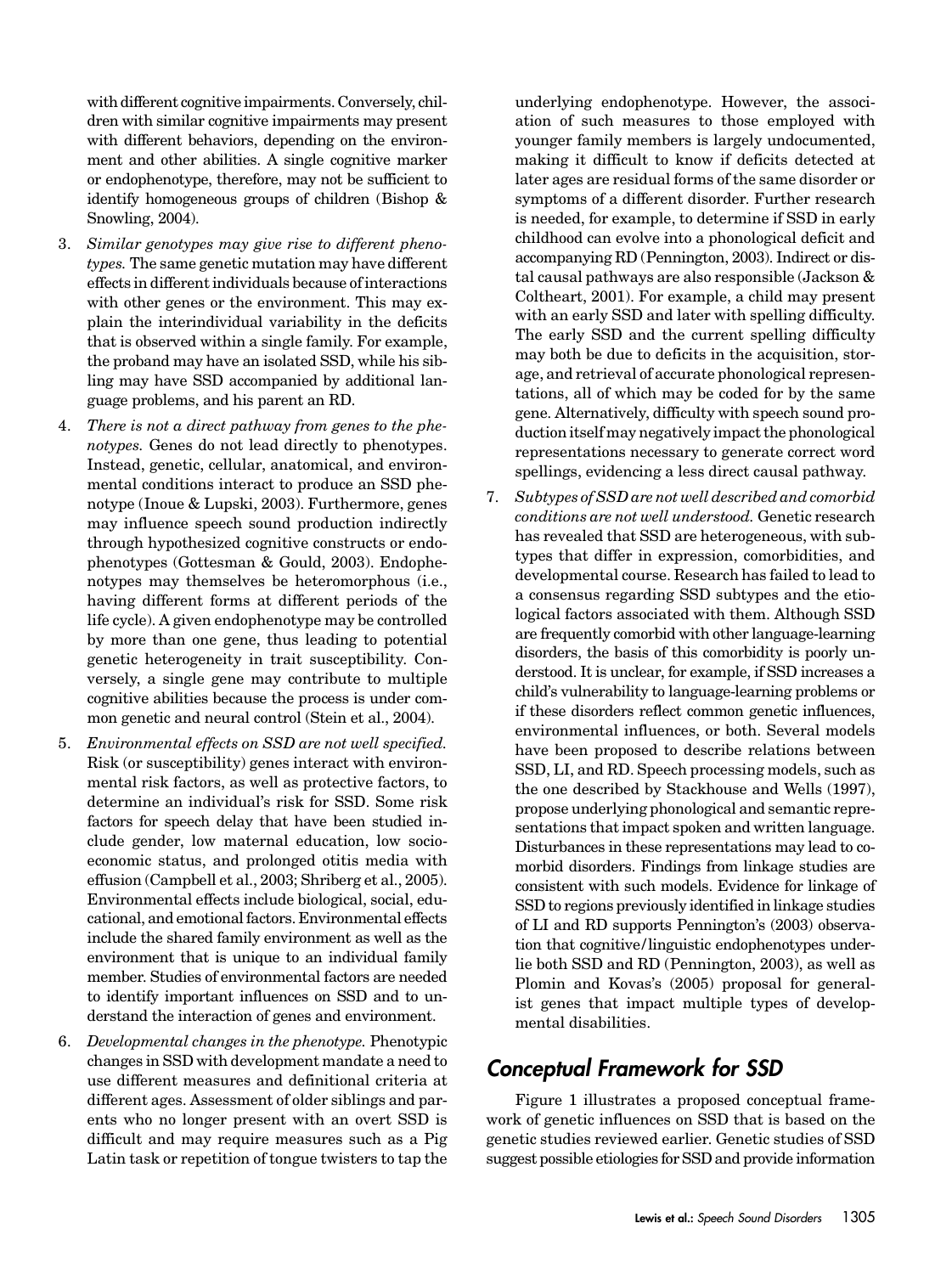Figure 1. Unique and shared genetic influences may contribute to SSD (speech sound disorders). This figure depicts multiple hypothesized subtypes of SSD resulting from unique genetic influences, shared genetic influences, and a combination of both unique and shared influences (SSD1a, SSD2a, and SSD3a). The phenotype of SSD changes with development as depicted by Time 2 (SSD1b, SSD2b, and SSD3b).



on the phenotypic expressions of these disorders. The emergence of SSD in childhood may reflect genetic influences that affect processes unique to SSD, as well as those that affect processes common to spoken and written language. Skills unique to SSD include deficits in articulation, oral motor ability, and motor planning, as well as some aspects of auditory perception and auditory discrimination. Skills potentially affecting both SSD and spoken and written language include the ability to form, maintain, and manipulate phonological representations. As shown in Figure 1, SSD may result from genes influencing unique or shared processes. We acknowledge that some genes may have both specific and general effects and that most likely these effects fall on a continuum. These differing genetic influences may account for distinct subtypes of SSD (indicated in the figure by the Time 1 outcomes SSD1a, SSD2a, and SSD3a). The framework also recognizes that outcomes may change with age, as depicted in the figure by the Time 2 outcomes SSD1b, SSD2b, and SSD3b.

## Implications for Future Research

The studies reviewed in this article provide a point of departure for future studies of genetic influences on SSD. The findings from these studies indicate directions to pursue in the search for genetic influences on SSD across the genome. Specifically, the results suggest ways to limit the search to smaller segments of particular chromosomes. Future studies will attempt to identify genes in these regions and describe their influence on neurodevelopment and ultimate expression as SSD. The research on RD has already identified nine possible candidate chromosome regions. A genome scan may also be useful in locating genes that make unique contributions to SSD, but that are unrelated to SLI or RD. Genome scans are conducted when there is no a priori hypothesis regarding where the gene is located. Subsequent genetic studies can then narrow the gene search.

Multivariate linkage analysis will also be useful in advancing knowledge of the genetic relation of multiple traits. Multivariate methods analyze several traits simultaneously. Specifically, these methods examine the covariance between traits to parse the effects of a genetic locus on each trait, which will thus enable us to dissect these pleiotropic effects more finely. These methods are easily extended for the analysis of longitudinal data, thus helping us understand how SSD predisposes to RD. To date, few groups have done true multivariate linkage analysis. Studies of Marlow et al. (2003) and Gayan et al. (2005), both of which examined RD, illustrate the benefits of this approach. These studies found pleiotropic effects that would not have been evident in more conventional univariate analyses.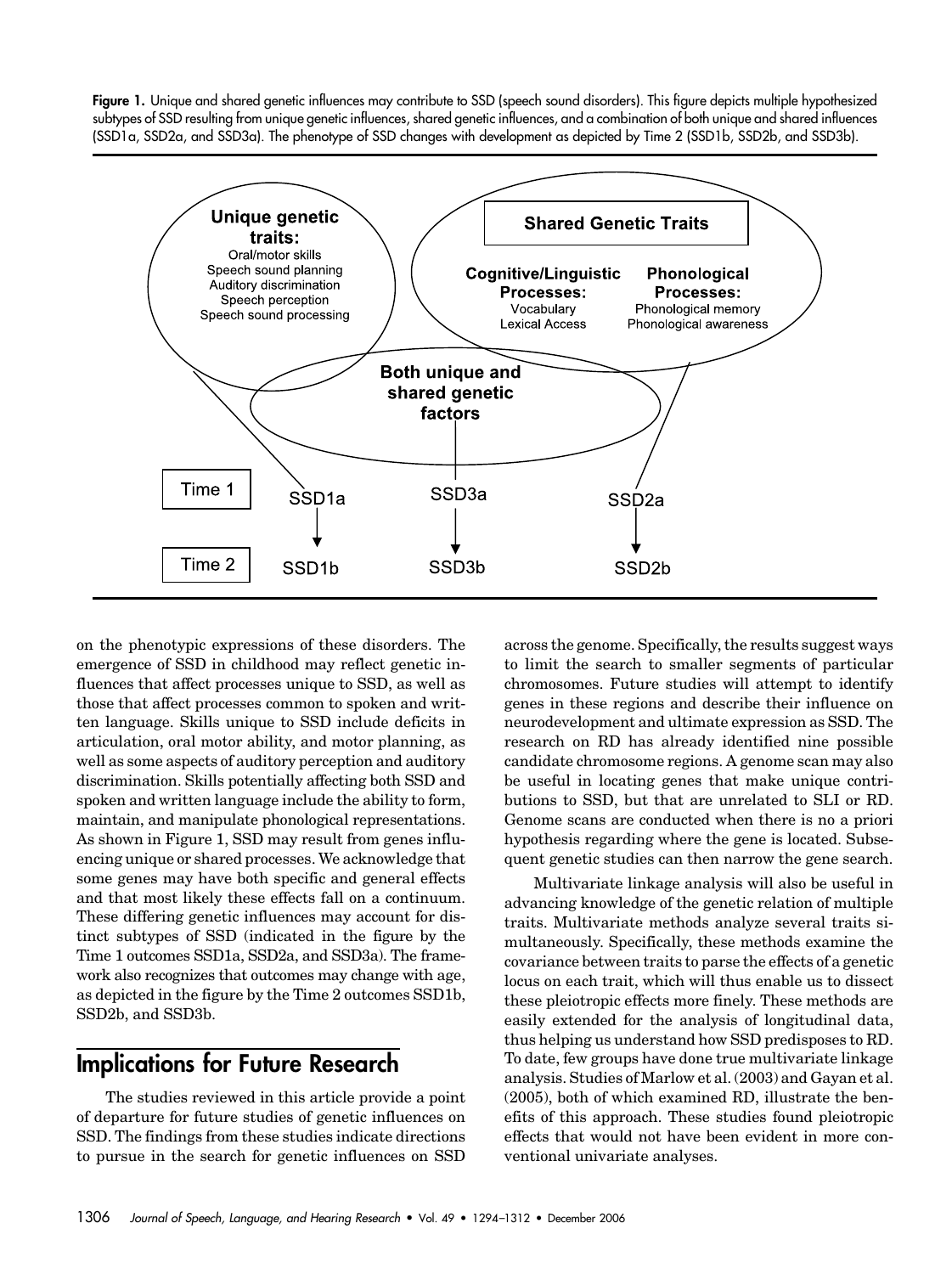The identification of genes associated with SSD will inform us about the core phenotypic features of SSD, ultimately helping with early accurate diagnosis. Genetic studies allow us to construct and test models of spoken and written language that highlight common underlying processes. Such models will assist us in understanding the interrelationships among SSD, LI, and RD, and allow us to develop more effective clinical interventions appropriate for subgroups and at a particular stage of development.

#### Acknowledgment

This research was supported by National Institute on Deafness and Other Communication Disorders (NIDCD) Grant DC00528 (Barbara A. Lewis, principal investigator), NIH-NIDCD Grant 1 RO3 DC004005 (Sudha K. Iyengar, principal investigator), and Multidisciplinary Clinical Research Career Development Programs Grant 8K12RR023264 from the National Center for Research Resources (Catherine Stein, principal investigator). We wish to express our appreciation to the speech-language pathologists who assisted us in recruiting participants and to the families who generously agreed to participate.

Some of the analyses were performed using the program package S.A.G.E. (2003 [Release 4.5]), which is supported by the U.S. Public Health Resource Grant RR03655 from the National Center for Research Resources.

#### References

- Aram, D. M., & Hall, N. E. (1990). Longitudinal follow-up of children with pre-school communication disorders: Treatment implications. School of Psychology Review, 19, 487–501.
- Bartlett, C. W., Flax, J. F., Logue, M. W., Smith, B. J., Vieland, V. J., Tallal, P., & Brzustowicz, L. M. (2004). Examination of potential overlap in autism and language loci on chromosomes 2, 7, and 13 in two independent samples ascertained for specific language impairment. Human Heredity, 57, 10–20.
- Bartlett, C. W., Flax, J. F., Logue, M. W., Vieland, V. J., Bassett, A. S., Tallal, P., & Brzustowicz, L. M. (2002). A major susceptibility locus for specific language impairment is located on 13q21. American Journal of Human Genetics, 71, 45–55.
- Bakwin, H. (1973). Reading disability in twins. Developmental Medicine and Child Neurology, 15, 184–187.
- Belton, E., Salmond, C. H., Watkins, K. E., Vargha-Khadem, F., & Gadian, G. D. (2003). Bilateral brain abnormalities associated with dominantly inherited verbal and oral facial dyspraxia. Human Brain Mapping, 18, 194–200.
- Bisgaard, M. L., Eiberg, H., Moller, N., Niebuhr, E., & Mohr, J. (1987). Dyslexia and chromosome 15 heteromorphism: Negative lod score in a Danish material. Clinical Genetics, 32, 118–119.
- Bishop, D. V. M. (2001). Genetic influences on language impairment and literacy problems in children: Same or different? Journal of Child Psychology and Psychiatry, 42, 189–198.
- Bishop, D. V. M. (2002). Motor immaturity and specific speech and language impairment: Evidence for a common genetic basis. American Journal of Medical Genetics (Neuropsychiatric Genetics), 114, 56–63.
- Bishop, D. V. M., & Adams, C. (1990). A prospective study of the relationship between specific language impairment, phonological disorders and reading retardation. Journal of Child Psychology and Psychiatry, 31, 1027–1050.
- Bishop, D. V. M., North, T., & Donlan, C. (1995). Genetic basis of specific language impairment: Evidence from a twin study. Developmental Medicine and Child Neurology, 37, 56–71.
- Bishop, D. V., North, T., & Donlan, C. (1996). Nonword repetition as a behavioural marker for inherited language impairment: Evidence from a twin study. Journal of Child Psychology and Psychiatry, 37, 391–403.
- Bishop, D. V. M., & Snowling, M. J. (2004). Developmental dyslexia and specific language impairment: same or different? Psychological Bulletin, 130, 858–886.
- Blood, G. W., Ridenour, V. J., Qualls, C. D., & Hammer, C. S. (2003). Cooccurring disorders in children who stutter. Journal of Communication Disorders, 36, 427–448.
- Campbell, T. F., Dollaghan, C. A., Rockette, H. E., Paradise, J. L., Feldman, H. M., Shriberg, L. D., et al. (2003). Risk factors for speech delay of unknown origin in 3-year-old children. Child Development, 74, 346–357.
- Caplan, D. (1992). Language: Structure, processing and disorders. Cambridge, MA: MIT Press.
- Caplan, D. (1994). Language and the brain: Handbook of psycholinguistics. New York: Academic Press.
- Cardon, L. R., Smith, S. D., Fulker, D.W., Kimberling, W. J., Pennington, B. F., & DeFries, J. C. (1994). Quantitative trait locus for reading disability on chromosome 6. Science, 266, 276–279.
- Cardon, L. R., Smith, S. D., Fulker, D.W., Kimberling, W. J., Pennington, B. F., & DeFries, J. C. (1995). Quantitative trait locus for reading disability: Correction. Science, 268, 1553.
- Carrow-Woolfolk, E., & Lynch, J. (1982). An integrative approach to language disorders in children. New York: Grune & Stratton.
- Castellanos, F. X., & Tannock, R. (2002). Neuroscience of attention-deficit/hyperactivity disorder: The search for endophenotypes. Nature Reviews Neuroscience, 3, 617–628.
- Catts, H., & Kamhi, A. G. (1986). The linguistic basis of reading disorders: Implications for the speech-language pathologist. Language, Speech, and Hearing Services in Schools, 17, 31.
- Chapman, N. H., Igo, R. P., Thomson, J. B., Matsushita, M., Brkanac, Z., Holzman, T., et al. (2004). Linkage analyses of four regions previously implicated in dyslexia: Confirmation of a locus on 15q. American Journal of Medical Genetics, Part B, 131B, 67–75.
- Cope, N., Harold, D., Hill, G., Moskvina, V., Stevenson, J., Holmans, P., Owen, M. J., O'Donovan, M. C., & Williams, J. (2005). Strong evidence that KIAA0319 on chromosome 6p is a susceptibility gene for developmental dyslexia. American Journal of Human Genetics, 76, 581–591.
- Cope, N. A., Hill, G., Van Den Bree, M., Harold, D., Moskvina, V., Green, E. K., et al. (2005). No support for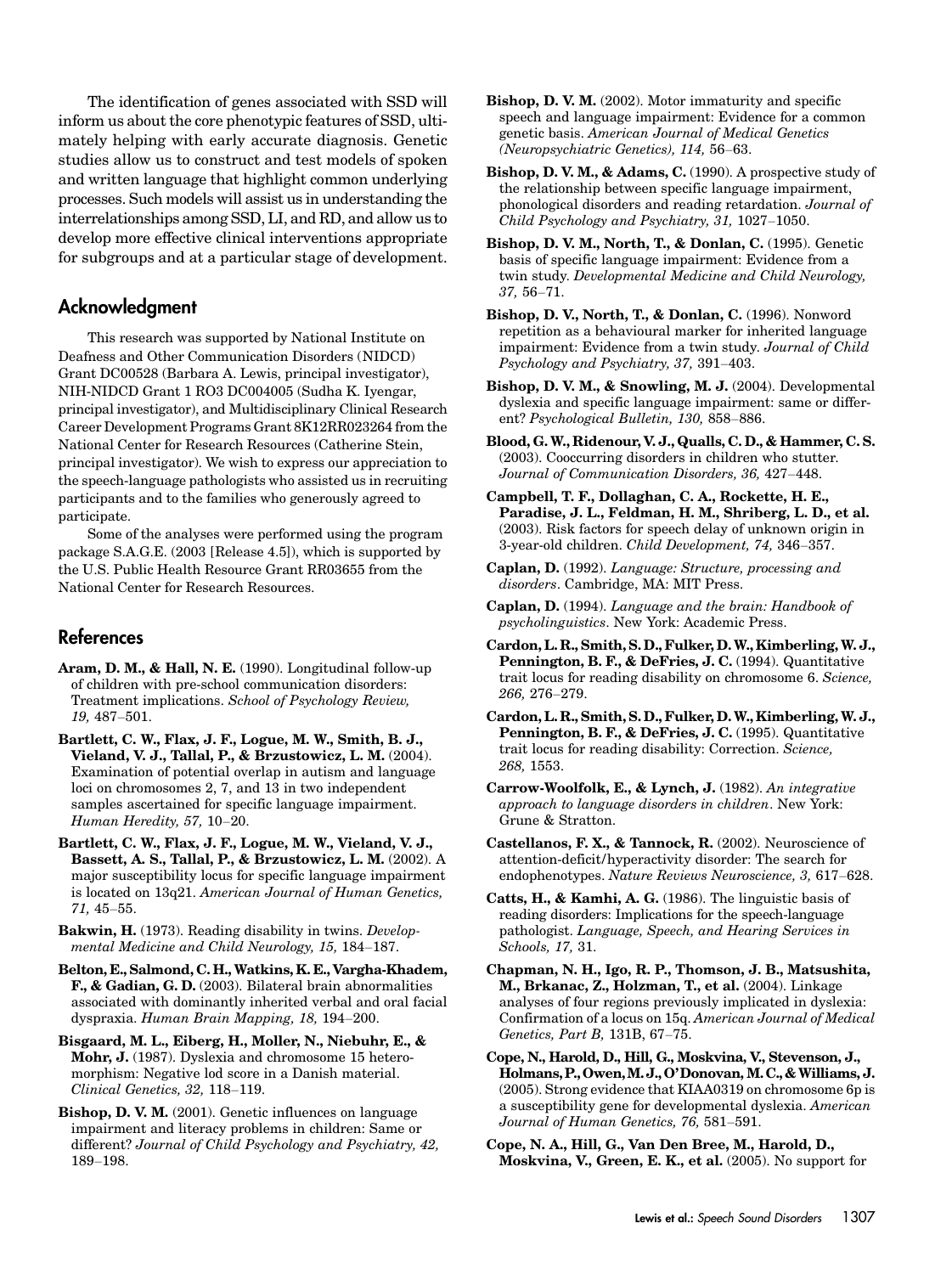association between dyslexia susceptibilitiy 1 candidate 1 and developmental dyslexia. Molecular Psychiatry, 10(3), 237–238.

Colledge, E., Bishop, D. V. M., Dale, P. S., Koeppen-Schomerus, G., Price, T. S., Happe, F. G. E., et al. (2002). The structure of language abilities at 4 years: A twin study. Developmental Psychology, 38, 749–757.

Dale, P. S., Simonoff, E., Bishop, D. V. M., Eley, T. C., Oliver, B., Price, T. S., et al. (1998). Genetic influence on language delay in two-year-old children. Nature Neuroscience, 1(4), 324–328.

Decker, S. N., & DeFries, J. C. (1980). Cognitive abilities in families of reading-disabled children. Journal of Learning Disabilities, 13, 517–522.

Deffenbacher, K. E., Kanyon, J. B., Hoover, D. M., Olson, R. K., Pennington, B. F., DeFries, J. C., & Smith, S. D. (2004). Refinement of the 6p21.3 quantitative trait locus influencing dyslexia: Linkage and association analyses. Human Genetics, 115, 128–138.

DeFries, J. C., Fulker, D. W., & LaBuda, M. C. (1987). Evidence for a genetic aetiology in reading disability of twins. Nature, 329, 537–539.

DeFries, J. C., & Gillis, J. J. (1991). Etiology of reading deficits in learning disabilities: Quantitative genetic analysis. In J. E. Obrzut & G. W. Hynd (Eds.), Neuropsychological foundations of learning disabilities: A handbook of issues, methods, and practice (pp. 29–47). Orlando, FL: Academic Press.

DeFries, J. C., Singer, S. M., Foch, T. T., & Lewitter, F. I. (1978). Familial nature of reading disability. British Journal of Psychiatry, 132, 361–367.

Denckla, M., & Rudel, R. (1976). Rapid "automatized" naming (R.A.N.): Dyslexia differentiated from other learning disabilities. Neuropsychologia, 14, 471–479.

Dunn, L. M., & Dunn, L. M. (1997). Peabody Picture Vocabulary Test (3rd ed.). Circle Pines, MN: AGS.

Ellis, A. (1984). Routes and options in word comprehension and naming. In A. Ellis (Ed.), Reading, writing and dyslexia: A cognitive analysis (pp. 25–34). London: Erlbaum.

Fagerheim, T., Raeymaekers, P., Tonnessen, F. E., Pedersen, M., Tranebjaerg, L., & Lubs, H. A. (1999). A new gene (DYX3) for dyslexia is located on chromosome 2. Journal of Medical Genetics, 36, 664–669.

Felsenfeld, S., McGue, M., & Broen, P. A. (1995). Familial aggregation of phonological disorders: Results from a 28-year follow-up. Journal of Speech and Hearing Research, 38, 1091–1107.

Felsenfeld, S., & Plomin, R. (1997). Epidemiological and offspring analyses of developmental speech disorders using data from the Colorado Adoption Project. Journal of Speech, Language, and Hearing Research, 40, 778–791.

Finucci, J. M. (1978). Genetic considerations in dyslexia. In H. R. Myklebust (Ed.), Progress in learning disabilities: Vol. 4 (pp. 41–63). New York: Grune and Stratton.

Fisher, S. E. (2005). Dissection of molecular mechanisms underlying speech and language disorders. Applied Psycholinguistics, 26, 111–128.

Fisher, S. E., & DeFries, J. C. (2002). Developmental dyslexia: Genetic dissection of a complex cognitive trait. Nature Review Neuroscience, 3, 767–780.

Fisher, S. E., Lai, C. S. L., & Monaco, A. (2003). Deciphering the genetic basis of speech and language disorders. Annual Review of Neuroscience, 26, 57–80.

Fisher, S. E., Marlow, A. J., Lamb, J., Maestrini, E., Williams, D. F., Richardson, A. J., et al. (1999). A quantitative-trait locus on chromosome 6p influences different aspects of developmental dyslexia. American Journal of Human Genetics, 64, 146–156.

Fisher, S. E., Francks, C., Marlow, A. J., MacPhie, I. L., Newbury, D. F., Cardon, L. R., et al. (2002). Independent genome-wide scans identify a chromosome 18 quantitativetrait locus influencing dyslexia. Nature Genetics, 30, 86–91.

Fisher, S. E., Vargha-Khadem, F., Watkins, K. E., Monaco, **A. P., & Pembrey, M. E.** (1998). Localisation of a gene implicated in a severe speech and language disorder. Nature Genetics, 18, 168–170.

Flax, J. F., Realpe-Bonilla, T., Hirsch, L. S., Brzustowicz, L. M., Bartlett, C. W., & Tallal, P. (2003). Specific language impairment in families: Evidence for co-occurrence with reading impairments. Journal of Speech, Language, and Hearing Research, 46, 530–543.

Fletcher, D. (1978). The Fletcher Time-by-Count Test of Diadochokinetic Syllable Rate. Tigard, OR: C.C. Publications.

Francks, C., Fisher, S. E., Olson, R. K., Pennington, B. F., Smith, S. D., DeFries, J. C., & Monaco, A. P. (2002). Fine mapping of the chromosome 2p12-16 dyslexia susceptibility locus: Quantitative association analysis and positional candidate genes SEMA4F and OTX1. Psychiatric Genetics, 12, 35–41.

Francks, C., MacPhie, I. L., & Monaco, A. P. (2002). The genetic basis of dyslexia. The Lancet Neurology, 1, 483–490.

Francks, C., Paracchini, S., Smith, S. D., Richardson, A. J., Scerri, T. S., Cardon, L. R., et al. (2004). A 77-kilobase region of chromosome 6p22.2 is associated with dyslexia in families from the United Kingdom and from the United States. American Journal of Human Genetics, 75, 1046–1058.

Fulker, D. W., Cardon, L., DeFries, J., Kimberling, W., Pennington, B., & Smith, S. (1991). Multiple regression of sib-pair data on reading to detect quantitative trait loci. Reading and Writing: An Interdisciplinary Journal, 3, 299–313.

Gardner, M. F. (1990). Expressive One Word Picture Vocabulary Test—Revised. Novato, CA: Academic Therapy Publications.

Gayan, J., & Olson, R. K. (2001). Genetic and environmental influences on orthographic and phonological skills in children with reading disabilities. Developmental Neuropsychology, 20, 483–507.

Gayan, J., & Olson, R. K. (2003). Genetic and environmental influences on individual differences in printed word recognition. Journal of Experimental Child Psychology, 84, 97–123.

Gayan, J., Smith, S. D., Cherny, S. S., Cardon, L. R., Fulker, D. W., Brower, A. M., et al. (1999). Quantitativetrait locus for specific language and reading deficits on chromosome 6p. American Journal of Human Genetics, 64, 157–164.

Gayan, J., Willcutt, E. G., Fisher, S. E., Francks, C., Cardon, L. R., Olson, R. K., et al. (2005). Bivariate linkage scan for reading disability and attention-deficit/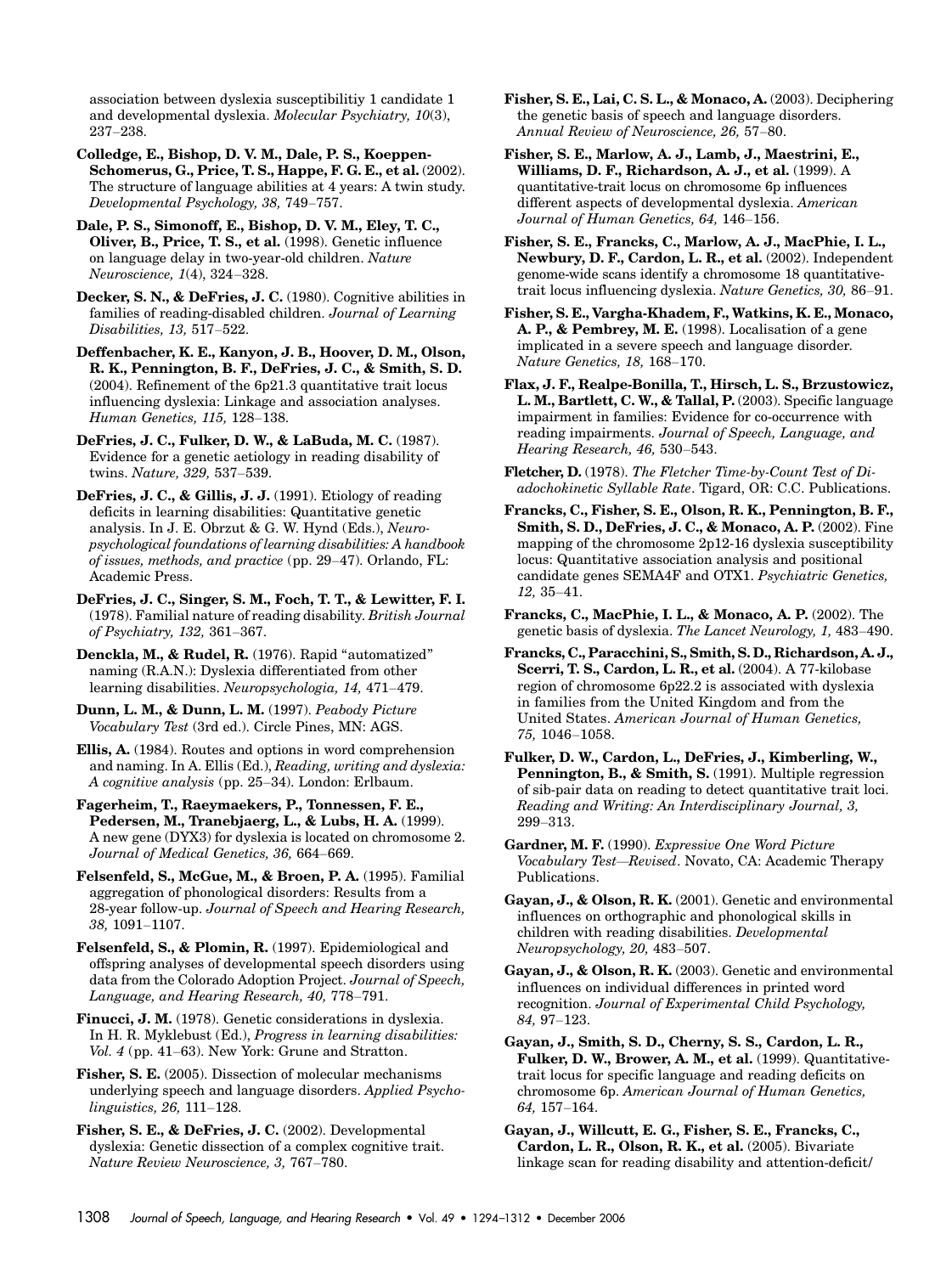hyperactivity disorder localizes pleiotropic loci. Journal of Child Psychology and Psychiatry, 46, 1045–1056.

Gilger, J. W., Pennington, B. F., & DeFries, J. C. (1991). Risk of reading disability as a function of parental history in three family studies. Reading and Writing: An Interdisciplinary Journal, 3, 299–313.

Goldman, R., & Fristoe, M. (1986). The Goldman–Fristoe Test of Articulation. Circle Pines, MN: AGS.

Gopnik, M., & Crago, M. B. (1991). Familial aggregation of a developmental language disorder. Cognition, 39, 1–50.

Gottesman, I. I., & Gould, T. D. (2003). The endophenotype concept in psychiatry: Etymology and strategic intentions. American Journal of Psychiatry, 160, 636–645.

Gottesman, I. I., & Shields, J. (1972). Schizophrenia and genetics: A twin study vantage point. New York: Academic Press.

Grigorenko, E. L., Wood, F. B., Meyer, M. S., Hart, L. A., Speed, W. C., Shuster, A., & Pauls, D. L. (1997). Susceptibility loci for distinct components of developmental dyslexia on chromosomes 6 and 15. American Journal of Human Genetics, 60, 27–39.

Grigorenko, E. L., Wood, F. B., Meyer, M. S., & Pauls, D. L. (2000). Chromosome 6p influences on different dyslexiarelated cognitive processes: Further confirmation. American Journal of Human Genetics, 66, 715–723.

Grigorenko, E. L., Wood, F. B., Meyer, M. S., Pauls, J. E., Hart, L. A., & Pauls, D. L. (2001). Linkage studies suggest a possible locus for developmental dyslexia on chromosome 1p. American Journal of Medical Genetics, 105, 120–129.

Hallgren, B. (1950). Specific dyslexia (congenital wordblindness): A clinical and genetic study. Acta Psychiatrica Neurological Scandanavian, 65(Suppl.), 1–287.

Hammill, D., & Larsen, S. (1988). The Test of Written Language (2nd ed.). Austin, TX: Pro-Ed.

Hannula-Jouppi, K., Kaminen-Ahola, N., Taipale, M., Eklund, R., Nopola-Hemmi, J., Kaariainen, H., & Kere, J. (2005). The axon guidance receptor gene ROBO1 is a candidate gene for developmental dyslexia. PLoS Genetics, 1(4), 467–474.

Harm, M. W., & Seidenberg, M. S. (1999). Phonology, reading acquisition, and dyslexia: insights from connectionist models. Psychological Review, 106, 491–528.

Hurst, J. A., Baraitser, M., Auger, E., Graham, F., & Norell, S. (1990). An extended family with a dominantly inherited speech disorder. Developmental Medicine and Child Neurology, 32, 352–355.

Inoue, K., & Lupski, J. R. (2003). Genetics and genomics of behavioral and psychiatric disorders. Current Opinion in Genetics and Development, 13, 303–309.

Jackson, N. E., & Coltheart, M. (2001). Routes to reading success and failure: toward an integrated cognitive psychology of atypical reading. Oxon, England: Psychological Press.

John, B., & Lewis, K. R. (1966). Chromosome variability and geographical distribution in insects: Chromosome rather than gene variation provide the key to differences among populations. Science, 152, 711–721.

Kaestner, K. H., Lee, K. H., Schlondorff, J., Hiemisch, H., Monaghan, A. P., & Schutz, G. (1993). Six members of the mouse forkhead gene family are developmentally

regulated. Proceedings of the National Academy of Sciences, USA, 90, 7628–7631.

Kamhi, A., & Catts, H. (1986). Toward an understanding of developmental language disorders and reading disorders. Journal of Speech and Hearing Disorders, 51, 337–347.

Kaminen, N., Hannula-Jouppi, K., Kestila, M., Lahermo, P., Muller, K., Kaaranen, M., et al. (2003). A genome scan for developmental dyslexia confirms linkage to chromosome 2p11 and suggests a new locus on 7q32. Journal of Medical Genetics, 40(5), 340–345.

Kaplan, D. E., Gayan, J., Ahn, J., Won, T. W., Pauls, D., Olson, R. K., DeFries, J. C., et al. (2002). Evidence for linkage and association with reading disability on 6p21.3- 22. American Journal of Human Genetics, 70, 1287–1298.

Khan, M. L., & Lewis, N. P. (1986). Khan–Lewis Phonological Analysis. Circle Pines, MN: AGS.

King, R. R., Jones, C., & Laskey, E. (1982). In retrospect: A fifteen-year follow-up report of speech-language disordered children. Language, Speech, and Hearing Services in Schools, 13, 24–32.

Kovas, Y., Hayiou-Thomas, M. E., Oliver, B., Dale, P. S., Bishop, D. V. M., & Plomin, R. (2005). Genetic influences in different aspects of language development: The etiology of language skills in 4.5-year-old twins. Child Development, 76(3), 632–651.

Lahey, M., & Edwards, J. (1995). Specific language impairment: Preliminary investigation of factors associated with family history and with patterns of language performance. Journal of Speech and Hearing Research, 38, 643–657.

Lai, C. S., Fisher, S. E., Hurst, J. A., Vargha-Khadem, F., & Monaco, A. P. (2001). A forkhead-domain gene is mutated in a severe speech and language disorder. Nature, 413, 519–523.

Larsen, S., & Hammill, D. (1994). Test of Written Spelling (3rd ed.). San Antonio, TX: The Psychological Corporation.

Lewis, B. A. (1992). Pedigree analysis of children with phonology disorders. Journal of Learning Disabilities, 25, 586–597.

Lewis, B. A., Cox, N. J., & Byard, P. J. (1993). Segregation analysis of speech and language disorders. Behavior Genetics, 23, 291–297.

Lewis, B. A., Ekelman, B. L., & Aram, D. M. (1989). A familial study of severe phonological disorders. Journal of Speech and Hearing Research, 32, 713–724.

Lewis, B. A., & Freebairn, L. A. (1993). A clinical tool for evaluating the familial basis of speech and language disorders. American Journal of Speech-Language Pathology, 2(2), 38–43.

Lewis, B. A., Freebairn, L. A., Hansen, A. J., & Taylor, H. G. (2002, July). School-age follow-up of children with apraxia of speech. Paper presented at the IX International Congress for the Study of Child Language and the Symposium on Research in Child Language Disorders, Madison, WI.

Lewis, B. A., Freebairn, L. A., & Taylor, H. G. (2000). Follow-up of children with early expressive phonology disorders. Journal of Learning Disabilities, 33(5), 433–444.

Lewis, B. A., O'Donnell, B., Freebairn, L. A., & Taylor, H. G. (2002). Spoken language and written expression—interplays of delays. American Journal of Speech-Language Pathology, 7, 66–73.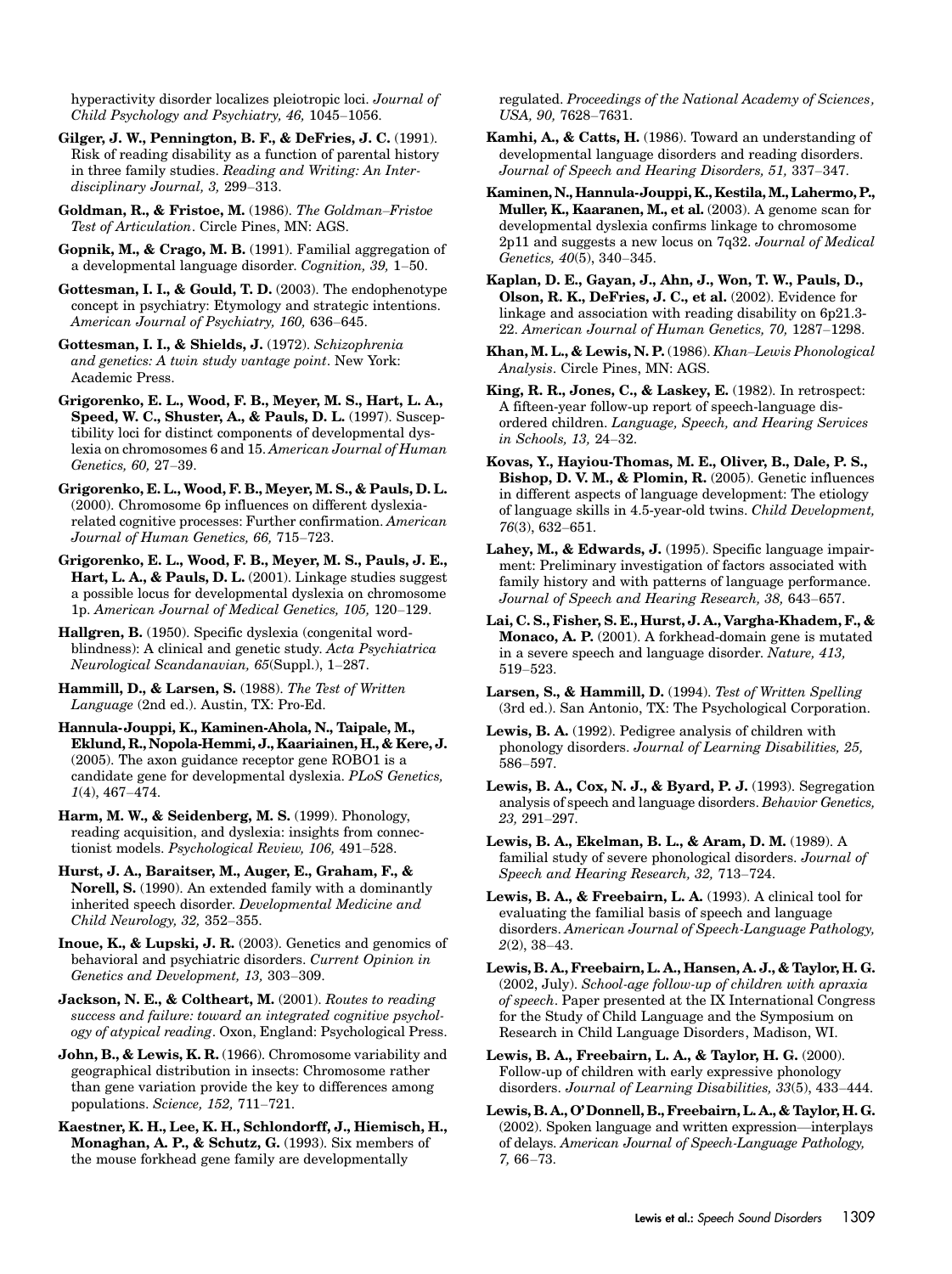Lewis, B. A., & Thompson, L. A. (1992). A study of developmental speech and language disorders in twins. Journal of Speech and Hearing Research, 35, 1086–1094.

Liegeois, F., Baldeweg, T., Connelly, A., Gadian, D. G., Mishkin, M., & Vargha-Khadem, F. (2003). Language fMRI abnormalities associated with  $FOXP2$  gene mutation. Nature Neuroscience, 6, 1230–1237.

MacDermot, K. D., Bonora, E., Sykes, N., Coupe, A., Lai, C. S., Vernes, S. C., et al. (2005). Identification of FOXP2 truncation as a novel cause of developmental speech and language deficits. American Journal of Human Genetics, 76, 1074–1080.

Marino, C., Giorda, R., Luisa, L. M., Vanzin, L., Salandi, N., Nobile, M., et al. (2005). A family-based association study does not support DYXC1C on 15q21.3 as a candidate gene in developmental dyslexia. European Journal of Human Genetics, 13, 491–499.

Marlow, A. J., Fisher, S. E., Francks, C., MacPhie, I. L., Cherny, S. S., Richardson, A. J., et al. (2003). Use of a multivariate linkage analysis for dissection of a complex cognitive trait. American Journal of Human Genetics, 72, 561–570.

Matheny, A. P., & Bruggemann, C. E. (1973). Children's speech: Hereditary components and sex differences. Folia Phoniatrica, 25, 442–449.

Menyuk, P., Chesnick, M., Liebergott, J. W., Korngold, B., D'Agostino, R., & Belanger, A. (1991). Predicting reading problems in at-risk children. Journal of Speech and Hearing Research, 34, 893–903.

Morley, M. E. (1967). The development and disorders of speech in childhood. Baltimore: Williams & Wilkins.

Morris, D. W., Robinson, L., Turic, D., Duke, M., Webb, V., Milham, C., et al. (2000). Family-based association mapping provides evidence for a gene for reading disability on chromosome 15q. Human Molecular Genetics, 9, 843–848.

Nathan, L., Stackhouse, J., Goulandris, N., & Snowling, M. J. (2004). Educational consequences of developmental speech disorder: Key Stage 1 National Curriculum assessment results in English and mathematics. British Journal of Educational Psychology, 74, 173–186.

Neils, J., & Aram, D. M. (1986). Family history of children with developmental language disorders. Perceptual and Motor Skills, 63, 655–658.

Newbury, D. F., Bonora, E., Lamb, J. A., Fisher, S. E., Lai, C. S. L., Baird, G., et al. (2002). FOXP2 is not a major susceptibility gene for autism or specific language impairment. American Journal of Human Genetics, 70, 1318–1327.

Newcomer, P., & Hammill, D. (1997). Test of Language Development—Primary:3. Austin, TX: Pro-Ed.

Nopola-Hemmi, J., Myllyluoma, B., Haltia, T., Taipale, M., Ollikainen, V., Ahonen, T., et al. (2001). A dominant gene for developmental dyslexia on chromosome 3. Journal of Medical Genetics, 38, 658–664.

O'Brien, E. K., Zhang, X., Nishimura, C., Tomblin, J. B., & Murray, J. C. (2003). Association of specific language impairment (SLI) to the region of 7q31. American Journal of Human Genetics, 72, 1536–1543.

Pennington, B. F. (1991). Annotation: The genetics of dyslexia. Journal of Child Psychology and Psychiatry, 31, 193–201.

Pennington, B. F. (1997). Using genetics to dissect cognition. American Journal of Human Genetics, 60, 13–16.

Pennington, B. F. (1999). Toward an integrated understanding of dyslexia: Genetic, neurological, and cognitive mechanisms. Development and Psychopathology, 11, 629–654.

Pennington, B. F. (2003). Understanding the comorbidity of dyslexia. Annals of Dyslexia, 53, 15–22.

Pennington, B. F., & Lefly, D. L. (2001). Early reading development in children at family risk for dyslexia. Child Development, 72, 816–833.

Petryshen, T. L., Kaplan, B. J., Liu, M. F., deFrench, N. S., Tobias, R., Hughes, M. L., & Field, L. L. (2001). Evidence for a susceptibility locus on chromosome 6q influencing phonological coding dyslexia. American Journal of Medical Genetics (Neuropsychological Genetics), 105, 507–517.

Petryshen, T. L., Kaplan, B. J., Hughes, M. L., Tzenova, J., & Field, L. L. (2002). Supportive evidence for the DYX3 dyslexia susceptibility gene in Canadian families. Journal of Medical Genetics, 39, 125–126.

Peyrard-Janvid, M., Anthoni, H., Onkamo, P., Lahermo, P., Zuchelli, M., Kaminen, N., et al. (2004). Fine mapping of the 2p11 dyslexia locus and exclusion of TACR1 as a candidate gene. Human Genetics, 114, 510–516.

Plomin, R., & Kovas, Y. (2005). Generalist genes and learning disabilities. Psychological Bulletin, 131, 592–617.

Rabin, M., Wen, X. L., Hepburn, M., Lubs, H. A., Feldman, E., & Duara, R. (1993). Suggestive linkage of developmental dyslexia to chromosome 1p34–p36. Lancet, 342, 178.

Raitano, N. A., Pennington, B. F., Tunick, R. A., Boada, R., & Shriberg, L. D. (2004). Pre-literacy skills of subgroups of children with speech sound disorders. Journal of Child Psychology and Psychiatry, 45, 821–835.

Raskind, W. H., Hsu, L., Berninger, V. W., Thompson, J. B., & Wijsman, E. M. (2000). Familial aggregation of dyslexia phenotypes. Behavior Genetics, 30, 385–396.

Robbins, J., & Klee, T. (1987). Clinical assessment of oropharyngeal motor development in young children. Journal of Speech and Hearing Disorders, 52, 271–277.

S.A.G.E. (2003). Statistical Analysis for Genetic Epidemiology (Release 4.5). Cork, Ireland: Statistical Solutions.

Scerri, T. S., Fisher, S. E., Francks, C., MacPhie, I. L., Paracchini, S., Richardson, A. J., et al. (2004). Putatitve functional alleles of DYX1C1 are not associated with dyslexia susceptibility in a large sample of sibling pairs from the UK. Journal of Medical Genetics, 41, 853–857.

Schaid, D. J., Olson, J. M., Gauderman, W. J., & Elston, R. C. (2003). Regression models for linkage: Issues of traits, covariates, heterogeneity, and interaction. Human Heredity, 55, 86–96.

Schulte-Korne, G., Grimm, T., Nothen, M. M., Muller-Myhsok, B., Propping, P., & Remschimdt, H. (1997). Evidence for linkage of spelling disability to chromosome 15. American Journal of Medical Genetics (Neuropsychological Genetics), 74, 661.

Schumacher, J., Anthoni, H., Dahdouh, F., Konig, I. R., Hillmer, A. M., Kluck, N., et al. (2005). Strong genetic evidence of DCDC2 as a susceptibility gene for dyslexia. Proceedings of the National Academy of Sciences, USA, 102, 17053–17058.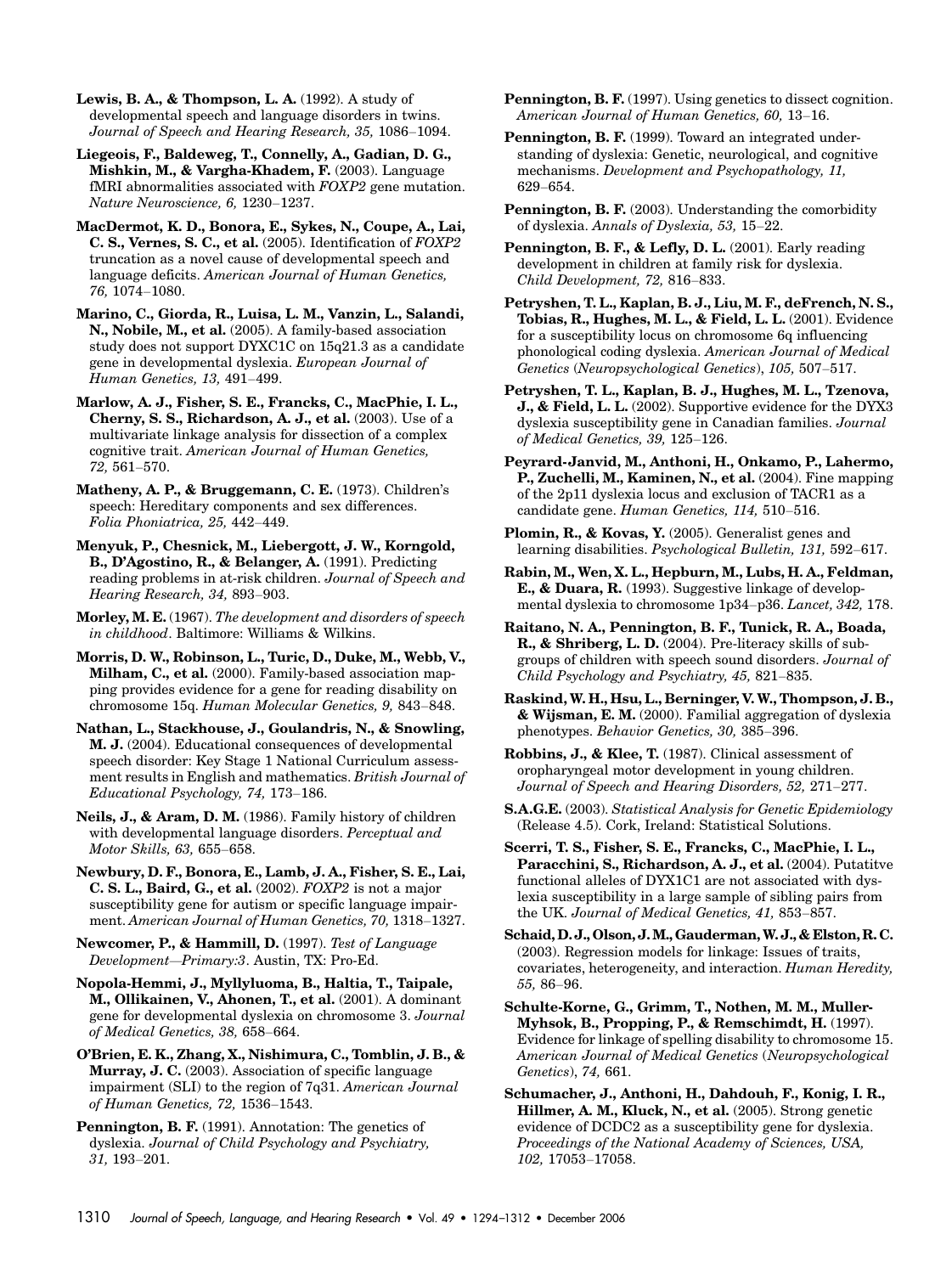Semel, E., Wiig, E., & Secord, W. (1995). Clinical Evaluation of Language Fundamentals—III. San Antonio, TX: The Psychological Corporation.

Shriberg, L. D., & Austin, D. (1998). Comorbidity of speechlanguage disorder: Implications for a phenotype marker for speech delay. In R. Paul (Ed.), The speech-language connection (pp. 73–117). Baltimore: Brookes.

Shriberg, L. D., & Kwiatkowski, J. (1988). A follow-up study of children with phonologic disorders of unknown origin. Journal of Speech and Hearing Disorders, 53, 144–155.

Shriberg, L., Austin, D., Lewis, B., McSweeny, J., & Wilson, D. (1997). The percentage of consonants correct (PCC) metric: Extensions and reliability data. Journal of Speech, Language, and Hearing Research, 40, 708–722.

Shriberg, L. D., Lewis, B. A., Tomblin, J. B., McSweeny, J. L., Karlsson, H. B., & Scheer, A. R. (2005). Toward diagnostic and phenotype markers for genetically transmitted speech delay. Journal of Speech and Hearing Research, 48, 834–852.

Shriberg, L. D., Tomblin, J. B., & McSweeny, J. L. (1999). Prevalence of speech delay in 6-year-old children and comorbidity with language impairment. Journal of Speech, Language, and Hearing Research, 42, 1461–1481.

Shu, W., Cho, J. Y., Jiang, Y., Zhang, M., Weisz, D., Elder, G. A., et al. (2005). Altered ultrasonic vocalization in mice with a disruption in the FOXP2 gene. Proceedings of the National Academy of Sciences, USA, 102, 9643–9648.

Smith, S. D., Kimberling, W. J., & Pennington, B. F. (1991). Screening for multiple genes influencing dyslexia. Reading and Writing: An Interdisciplinary Journal, 3, 285–298.

Smith, S. D., Kimberling, W. J., Pennington, B. F., & Lubs, H. A. (1983). Specific reading disability: Identification of an inherited form through linkage and analysis. Science, 219, 1345–1347.

Smith, S. D., Pennington, B. F., Kimberling, W. J., & Ing, P. S. (1990). Familial dyslexia: Use of genetic linkage data to define subtypes. Journal of the American Academy of Child and Adolescent Psychiatry, 29, 204–213.

Smith, S. D., Pennington, B. F., Boada, R., & Shriberg, L. D. (2005). Linkage of speech sound disorder to reading disability loci. Journal of Child Psychology and Psychiatry, 46, 1057–1066.

Spitz, R. V., Tallal, P., Flax, J., & Benasich, A. A. (1997). Look who's talking: A prospective study of familial transmission of language impairments. Journal of Speech, Language, and Hearing Research, 40, 990–1001.

Stackhouse, J., & Wells, B. (1997). Children's speech and literacy difficulties: A psycholinguistic framework. London: Whurr.

Stein, C. M., Schick, J. H., Gerry, T. H., Shriberg, L. D., Millard, C., Kundtz-Kluge, A., et al. (2004). Pleiotropic effects of a chromosome 3 locus on speech-sound disorder and reading. American Journal of Human Genetics, 74, 283–297.

Taipale, M., Kaminen, N., Nopola-Hemmi, J., Haltia, T., Myllyluoma, B., Lyytinen, H., et al. (2003). A candidate gene for developmental dyslexia encodes a nuclear

tetratricopeptide repeat domain protein dynamically regulated in the brain. Proceedings of the National Academy of Sciences, USA, 100, 11553–11558.

Tallal, P., Ross, R., & Curtiss, S. (1989). Familial aggregation in specific language impairment. Journal of Speech and Hearing Disorders, 54, 167–173.

The SLI Consortium. (2002). A genomewide scan identifies two novel loci involved in specific language impairment. American Journal of Human Genetics, 70, 384–398.

The SLI Consortium. (2004). Highly significant linkage to the SLI1 locus in an expanded sample of individuals affected by specific language impairment. American Journal of Human Genetics, 74, 1225–1238.

Tomblin, J. B. (1989). Familial concentration of developmental language impairment. Journal of Speech and Hearing Disorders, 54, 287–295.

Tomblin, J. B., & Buckwalter, P. R. (1998). Heritability of poor language achievement among twins. Journal of Speech, Language, and Hearing Research, 41, 188–199.

Tomblin, J., Records, N., Buckwalter, P., Zhang, X., Smith, E., & O'Brien, M. (1997). Prevalence of specific language impairment in kindergarten children. Journal of Speech, Language, and Hearing Research, 40, 1245–1260.

Tunick, R. A., & Pennington, B. F. (2002). The etiological relationship between reading disability and phonological disorder. Annals of Dyslexia, 52, 75–95.

Tzenova, J., Kaplan, B. J., Petryshen, T. L., & Field, L. L. (2004). Confirmation of a dyslexia susceptibility locus on chromosome 1p34–p36 in a set of 100 Canadian families. American Journal of Medical Genetics, Part B, 127B, 117–124.

Vargha-Khadem, F., Watkins, K. E., Price, C. J., Ashburner, J., Alcock, K. J., Connelly, A., et al. (1998). Neural basis of an inherited speech and language disorder. Proceedings of the National Academy of Sciences, USA, 95, 12695–12700.

Viding, E., Spinath, F. M., Price, T., Dale, P. S., & Plomin, R. (2004). Genetic and environmental influences on language impairment in 4-year-old same-sex and opposite sex twins. Journal of Child Psychology and Psychiatry, 45(2), 315–325.

Watkins, K. E., Vargha-Khadem, F., Ashburner, J., Passingham, R. E., Connelly, A., Friston, K. J., et al. (2002). MRI analysis of an inherited speech and language disorder: Structural brain abnormalities. Brain, 125, 465–478.

Wechsler, D. (1989). Wechsler Preschool and Primary Scale of Intelligence—Revised. San Antonio, TX: The Psychological Corporation.

Wechsler, D. (1991). Wechsler Intelligence Scale for Children (3rd ed.). San Antonio, TX: The Psychological Corporation.

Wechsler, D. (1992). Wechsler Individual Achievement Test. San Antonio, TX: The Psychological Corporation.

Weiner, P. S. (1974). A language-delayed child at adolescence. Journal of Speech and Hearing Disorders, 39, 202–212.

Whitehurst, G. J., Arnold, D. S., Smith, M., Fischel, J. E., Lonigan, C. J., & Valdez-Menchaca, M. C. (1991). Family history in developmental expressive language delay. Journal of Speech and Hearing Research, 34, 1150–1157.